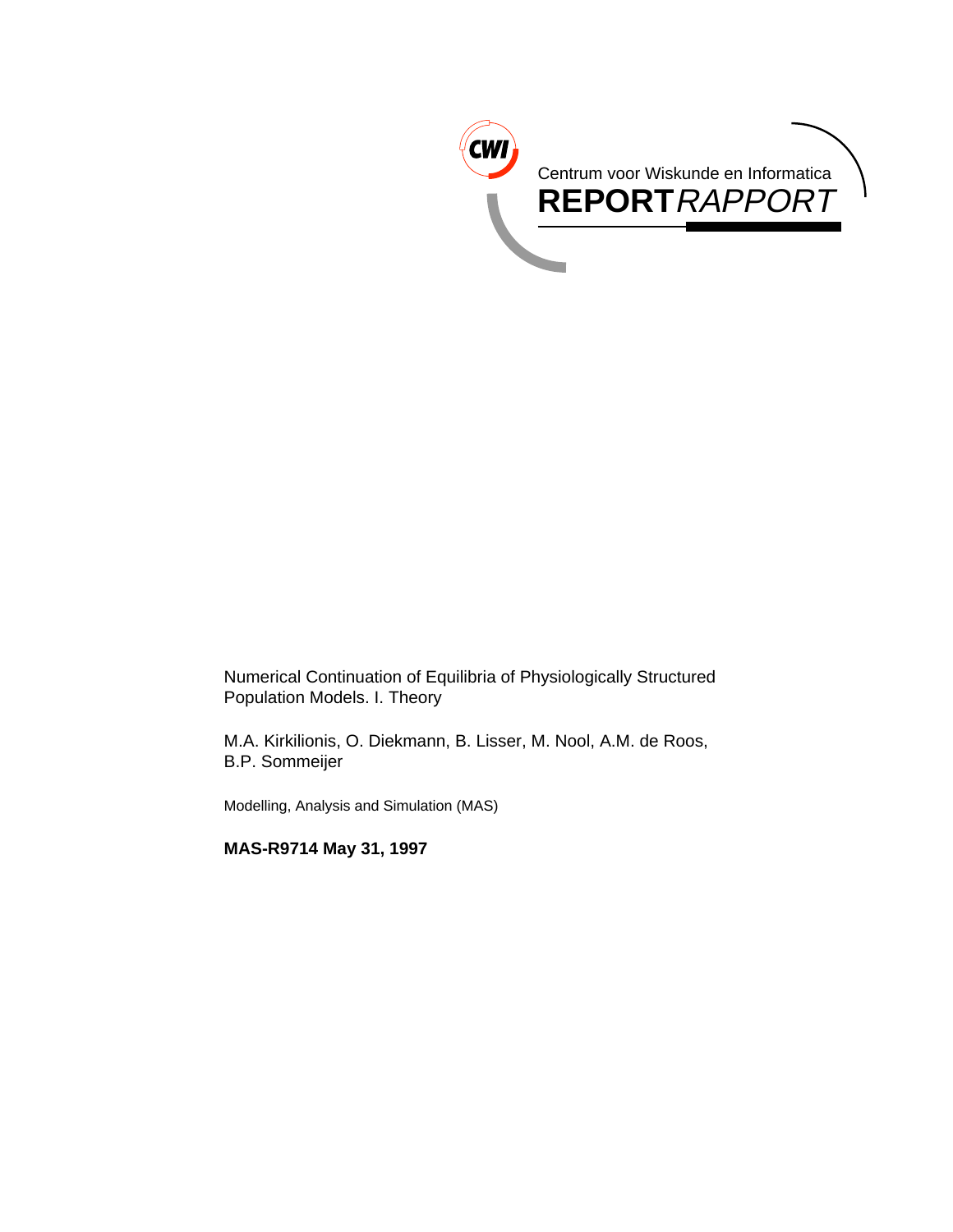Report MAS-R9714 ISSN 1386-3703

CWI P.O. Box 94079 1090 GB Amsterdam The Netherlands

CWI is the National Research Institute for Mathematics and Computer Science. CWI is part of the Stichting Mathematisch Centrum (SMC), the Dutch foundation for promotion of mathematics and computer science and their applications.

SMC is sponsored by the Netherlands Organization for Scientific Research (NWO). CWI is a member of ERCIM, the European Research Consortium for Informatics and Mathematics.

Copyright © Stichting Mathematisch Centrum P.O. Box 94079, 1090 GB Amsterdam (NL) Kruislaan 413, 1098 SJ Amsterdam (NL) Telephone +31 20 592 9333 Telefax +31 20 592 4199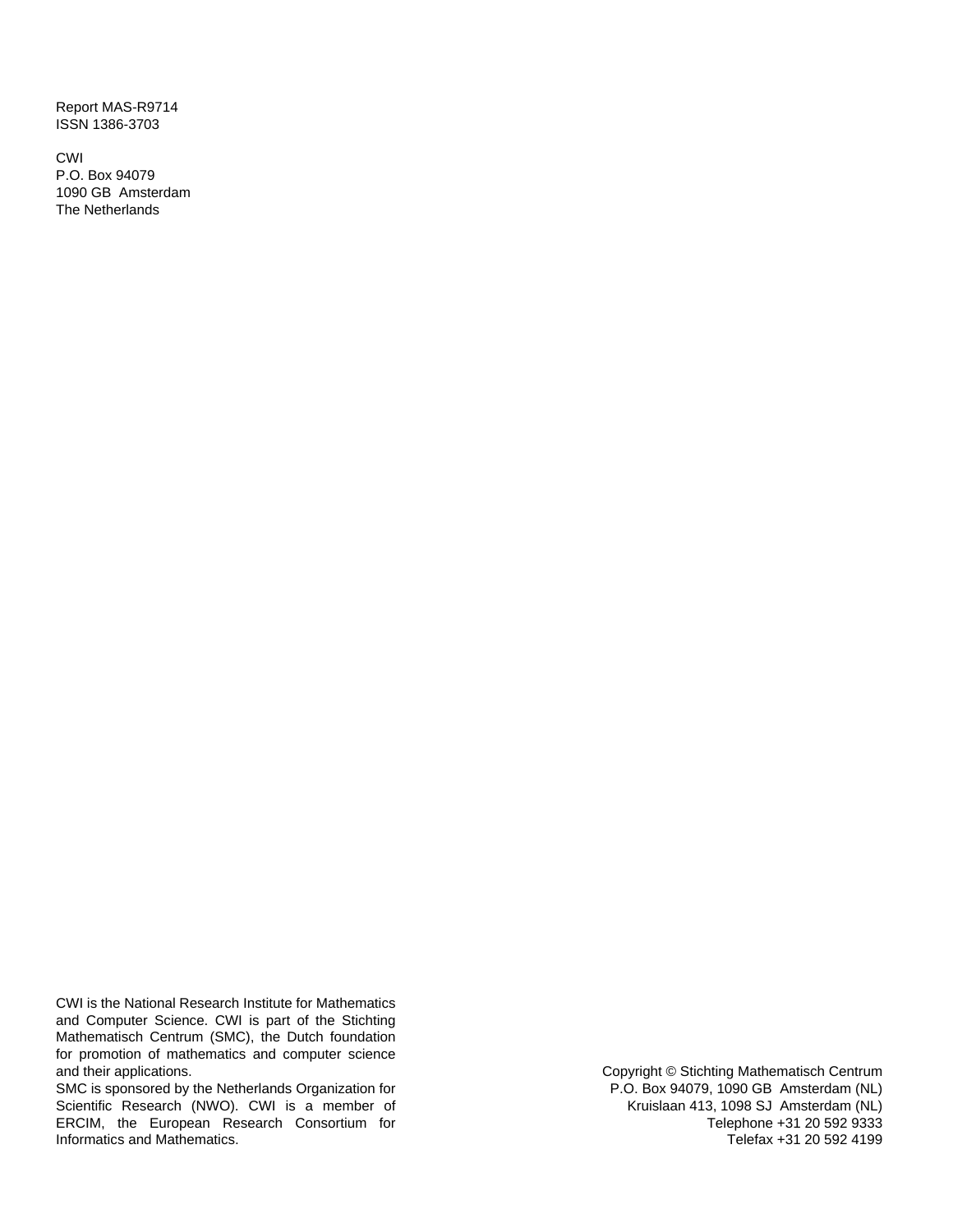# Numerical Continuation of Equilibria of Physiologically Structured Population Models. I. Theory

Markus Kirkilionis\*<sup>†</sup>, Odo Diekmann<sup>†</sup>, , Bert Lisser , Margreet Nool , Andre M. de Roosz , Ben Sommeijer

CWI,

P.O. Box 94079, 1090 GB Amsterdam, The Netherlands <sup>y</sup> RUU (University of Utrecht), Faculty of Mathematics, P.O Box 80010, 3508 TA Utrecht, The Netherlands <sup>z</sup> UvA (University of Amsterdam), Faculty of Biology, Kruislaan 320, 1098 SM Amsterdam, The Netherlands

#### ABSTRACT

The paper introduces a new numerical method for continuation of equilibria of models describing physiologically structured populations. To describe such populations, we use integral equations coupled with each other via interaction (or feedback) variables. Additionally we allow interaction with unstructured populations, described by ordinary differential equations. The interaction variables are chosen such that if they are given functions of time, each of the resulting decoupled equations becomes linear. Our numerical procedure to approximate an equilibrium will use heavily this special form of the underlying equations. We also establish a method for local stability analysis of equilibria in dependence on parameters.

1991 Mathematics Subject Classication: 45G15, 45L10, 65C20, 65J99, 65R20, 92D25 Keywords and Phrases: Physiologically structured population models, numerical continuation of equilibria. Note: The research by Markus Kirkilionis was supported by the NWO programs "NLS-Populatiedynamica" and "MPR-Dynamische Biologische Systemen". Partially, this work was carried out at CWI under project MAS2.6 (Modelling of processes in biology and chemistry).

Numerical methods for continuation and bifurcation analysis of maps and ODEs gave a number of new insights in the qualitative behaviour of these classes of dynamical systems. Moreover, they enabled the detailed analysis of concrete cases arising in applications (see for example Kuznetsov [11] for a general introduction to finite-dimensional bifurcation analysis and a number of numerical examples. Especially section 10.8 gives an overview to the relevant literature and available software). The underlying aim of this paper is to obtain similar methods for a special class of deterministic infinite dimensional dynamical systems describing physiologically structured populations (which in the following will be refered to as PSPMs). Relevant introductions to this type of equations can be found in Metz & Diekmann [13] (general PSPMs) and Webb [18] (age-structured PSPMs). However, our approach will not be based on partial differential equations, together with integral boundary conditions (as being used in the above cited references), but uses a related integral equation formulation (see Diekmann et al. [2], and also the discussion).

Naturally, the study of equilibria (and their stability) of PSPMs is the first thing to try. We will describe a quite natural method to calculate a finite dimensional approximation of the equilibrium equation for fixed parameter values. Standard methods can then be used for numerical continuation of an isolated equilibrium with respect to one free parameter. Using a (formal) linearization at the equilibrium, we are able to calculate stability boundaries in the plane spanned by two free parameters.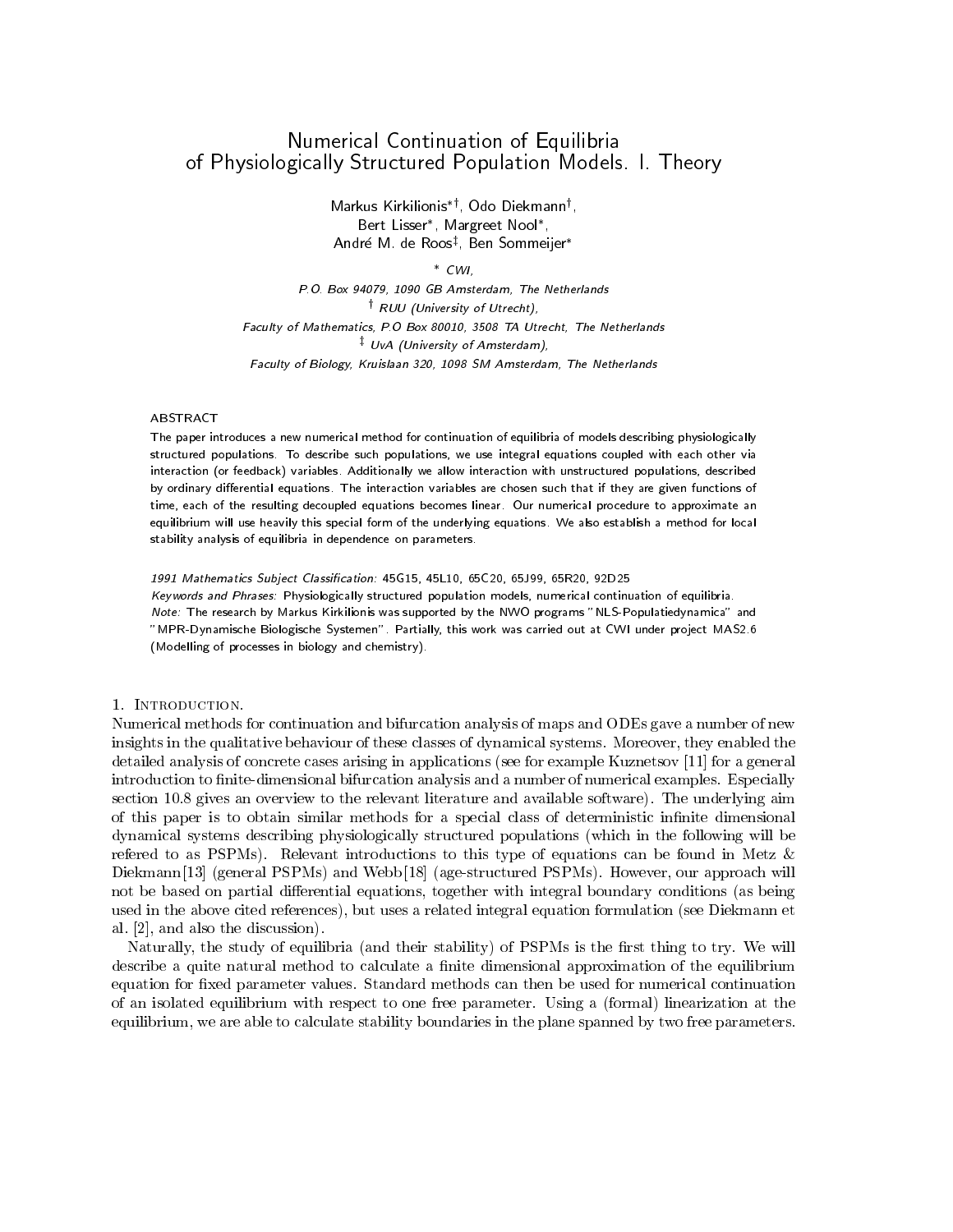

Fig. 1. Characteristic (solid line) in the i-state space . Each individual has the same state-at-birth  $\alpha$ . The dotted line separates  $\alpha$ . for which we will assume that all quantities describing individual behaviour, like growth etc., are continuous. A regular grid discretizing can be seen in the background. It is used for comparison of our method with a fixed-grid discretization. Arrows indicate the direction in which an individual is moving in the i-state space while getting older.

An important restriction we will make is that only one state-at-birth for newborns is possible, a well-known situation from the theory of age-structured populations where every newborn necessarily has exactly age zero. Examples of such models and their detailed numerical analysis will be given in a second paper ([8]), together with a description of implementational aspects of the numerical algorithms. The extension to models with a continuum of possible states-at-birth is postponed to later work. (This will involve approximation by finitely many states at-birth.)

To illustrate how our numerical method willwork, it is interesting to compare it with already existing methods for time-integration of equations describing a PSPM (see Goudriaan [4], Ito et al. [6], Kappel & Zhang [7], Kostova [10], Milner & Rabbiolo [12], de Roos [14] and [15], Sulsky [16] and  $[17]$ ). All these methods deal with a differential formulation which approximates the shifts of the population density. The most straightforward method can be applied if individuals are classied by age. In this case the individual state space , the space of all possible states of an individual, equals the positive half-line of real numbers. An Eulerian method with a fixed, a-priori given grid (i.e. the grid is constructed without using partial knowledge of the solution) can be used, see for example Sulsky [16]. There are essentially two problems with this approach that arise if one looks at generalizations: If the individual state space remains one-dimensional, but the variable  $x$  structuring the individuals (here always called the *i*-state) is an entity like size, mass etc, one has to define a 'growth'-rate describing the speed with which the i-states change. In general, the growth-rate will be a nonlinear function. If the i-state becomes multiplied multidimensional (say of dimensional s  $\pm$  ) and there is just one fixed state-at-birth  $x_0$ , each individual still follows a curve during its lifetime, given by

$$
\frac{dx}{da} = g(t + a, a, x) \text{ with age } a \in \mathbb{IR}_+, x \in \mathbb{IR}^s
$$
  

$$
x(t, 0) = x_0,
$$
 (1.1)

where t is the time of birth of the individual and g the "growth" rate. This equation will be non-autonomous, because growth is depending on environmental conditions as well. Any fixed grid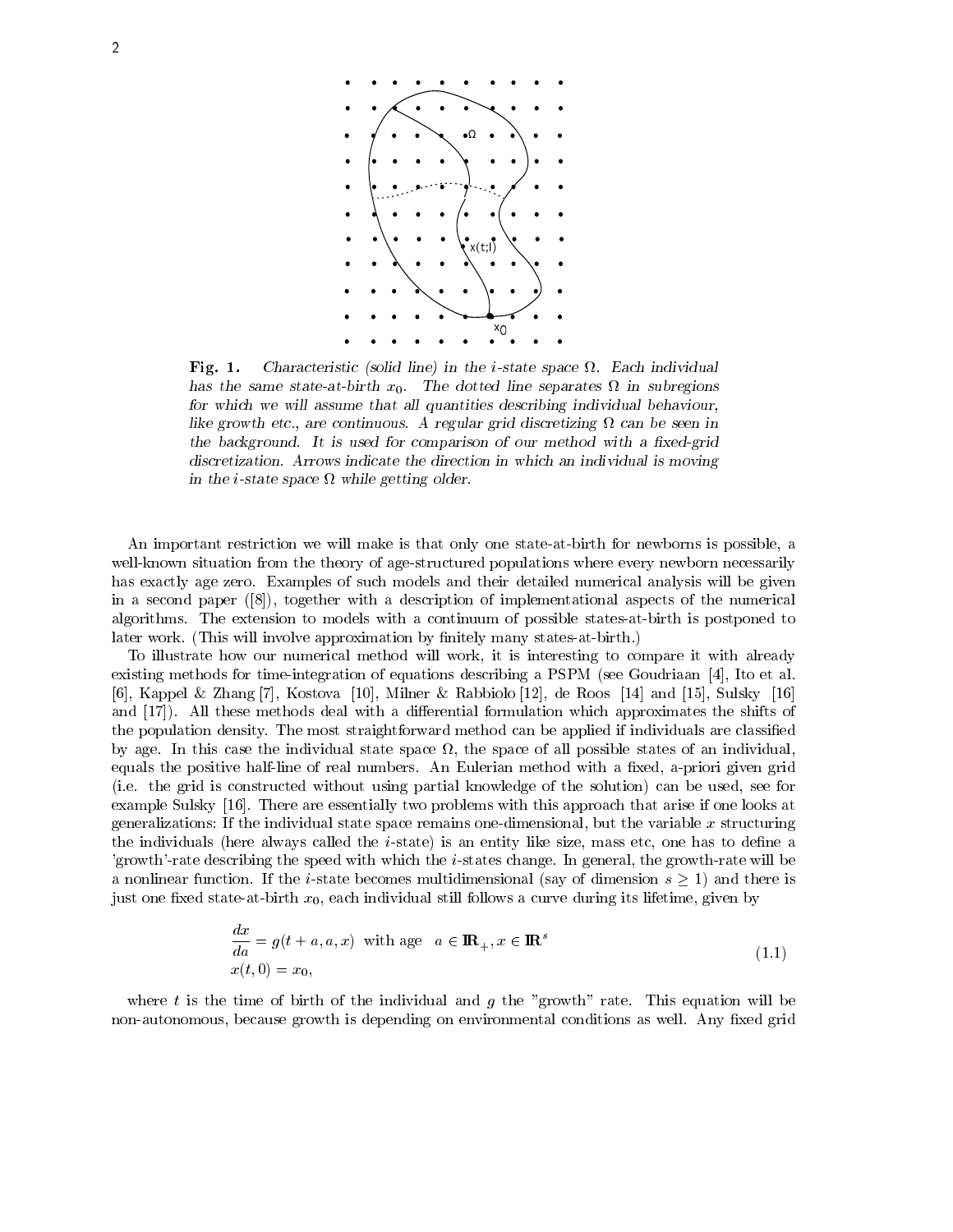discretizing and appropriate, because x(t; a) is not known a-priori. Moreover it is very costly in the costly of from a numerical point of view to have discretization points all over , see Fig.1. A better solution can be a moving grid method. But even then discretization points outside the current characteristic (i.e. the curve a  $\alpha$  as  $\alpha$  and  $\alpha$  and solution of Eq. (1.1)) are not needed. We therefore will introduce a method which will only discretize the characteristic itself, thus avoiding a discretization . Such an approach whole space is space the space and space is the Roose of the Roose party was followed the S integration along characteristics have been published in Ito et al. [6] and Sulsky [17], both for less general classes of equations, but with 'full' discretization, i.e. also the time is discretized, whereas in [14] the PSPM is approximated by sets of ODEs. We will employ a similar approximation by ODEs in the context of numerical continuation.

For continuation, we have to constructively define a finite-dimensional map  $G: \mathbf{I\!R}^+ \to \mathbf{I\!R}^+,$  where an equilibrium is characterized by  $y^* \in \textbf{IR}^+$  satisfying  $G(y^*) = 0$ . This condition will comprise the requirement that at equilibrium each individual exactly replaces itself and, in addition, that input from the environment must equal output to the environment. The nonlinear mapping  $G$  itself is assembled by quantities obtained from integrating Eq. (1.1) along with equations describing cumulative birth and output to the environment. This provides an ecient approximation of the state space where no discretization outside a characteristics are needed.

The organization of the paper is as follows: We first present a general population model in several steps (section 3). While looking at a single structured population, all building blocks for describing an individual are listed. By book-keeping arguments we derive the integral equations describing the system on the population level. As already mentioned, the lines along which we will formulate the model are very close to the ones presented in Diekmann etal. [2]. The section on model formulation ends with the construction of a general n-species model, where some of the populations might be unstructured and can therefore be described by ODEs. Building the final food-web is a matter of coupling one population building blocks via the interaction function relating input to output variables. These concepts are introduced sections 2 and 3. The next step, in section 4, is to formulate conditions any equilibrium of this general model has to satisfy. Important for our purposes is an infinite-dimensional representation which arises quite naturally after an easy reformulation of the equilibrium conditions. The final finite-dimensional approximation then uses this reformulation, with the only difference that indivduals which have reached a certain maximal approximating age are neglected. Section 5 introduces the characteristic equation derived from a formal linearization of the equilibrium. Again we discuss briefly a finite-dimensional approximation for our numerical purposes. The following section 6 introduces numerical continuation, where we use the approximations from sections 4 and 5 to follow equilibria and stability boundaries as, respectively, one or two parameters are varied. We give a discussion of possible extensions of the method in section 7.

#### 2. The modelling of a food web with the help of interaction variables.

An important aspect of the modelling phase is the specification of nonlinear feedback mechanisms in a model of interacting species. Such feedbacks occur because all relevant model ingredients describing a single individual, like death- and growth-rates etc., will in general depend on the abundance, behaviour etc. of other individuals.

When modelling interactions, we follow a three-step procedure. First we introduce names for variables like 'predation pressure' (i.e., probability per unit of time to fall victim to a predator), 'food availability' (amount of food available for an individual per unit area (or volume)). We do this for all quantities that influence the life history of individuals. As a result, individuals are independent of each other when these quantities are given functions of time. We will call such quantities input *variables* and denote them by  $I = I(t)$ . They describe the environment which each individual of each population experiences in the model. In this paper we restrict our attention to the case in which there are only finitely many input variables and assume  $I(t) \in \textbf{I\!R}^n$  . This means especially that I cannot depend explicitely on the i-state of individuals (it may depend on the i-states indirectly via the integral contribution of all individuals of a population.)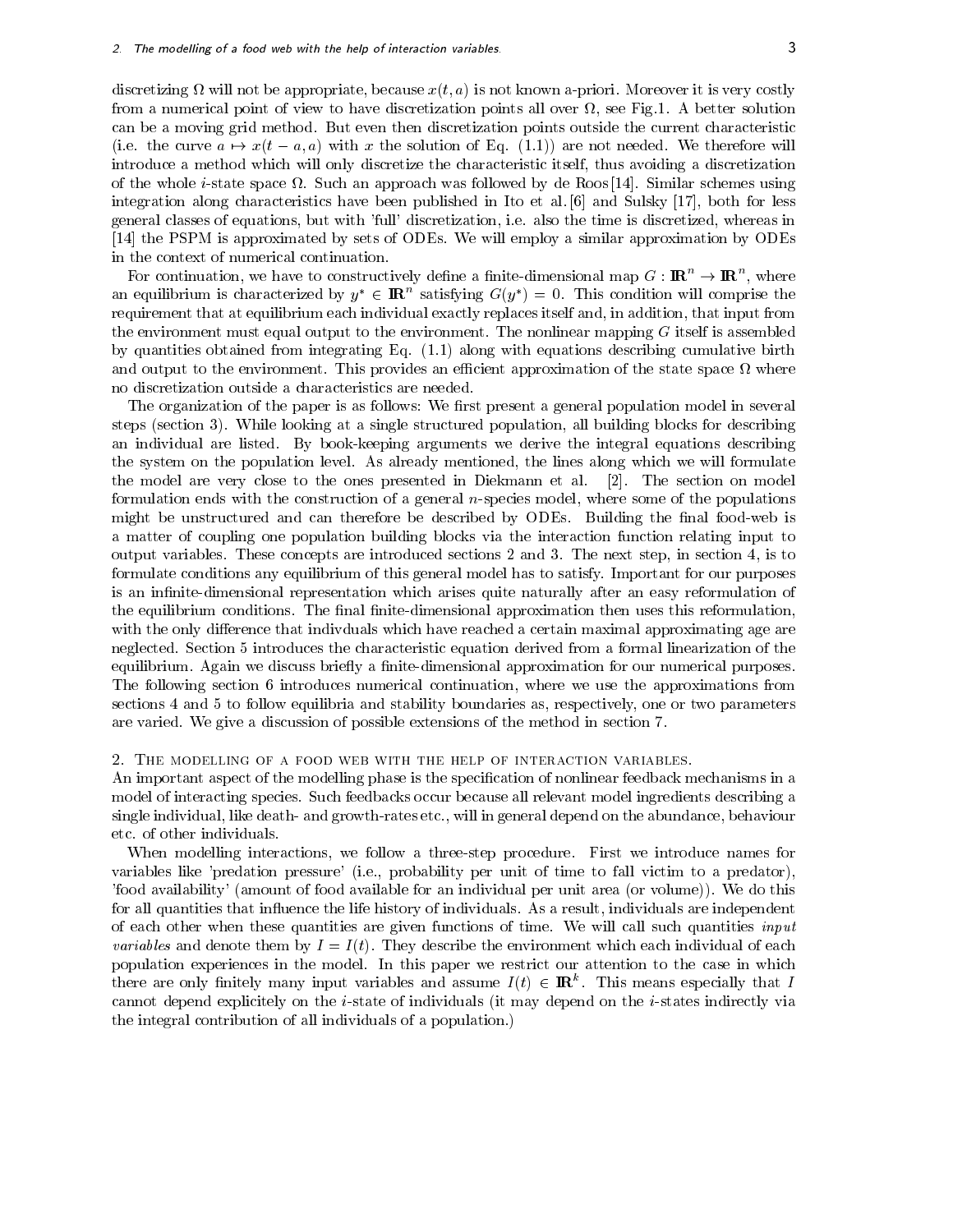The second step consists of specifying the *output variables*. The individuals react to the input I. By summing up all contributions from individuals the corresponding output  $O = O(t) \in {\bf I\!R}$  will be produced. For example, in the case of cannibalism, the predation pressure on small individuals depends on the abundance of large individuals. While calculating the output contributions, we make the following destinction: Populations are modelled as being either structured or unstructured. We will give a more detailed discussion of how to construct a submodel for a physiologically structured population in the next section. An unstructured population is simply one where all individuals are identical, and in a deterministic time-continuous setting such a population is described by an ODE.

$$
m(t) \in \left\{ \begin{array}{l l} M_+(\Omega) & : & \text{if the population is structured,} \\ \mathbf{IR}_+ & : & \text{if the population is unstructured.} \end{array} \right.
$$

The state of a population at time time the state of  $\mathcal{A}$  is where  $\mathcal{A}$ 

Here is the i-state space of the structured population (see next section) and M+( ) is the cone of positive measures on . We can compute the number of individuals in the population at time tfrom the state m: Either  $m(t)$  itself is giving this information directly (in the unstructured case) or the number of individuals is equal to  $\int_\Omega m(t)(dx)$  (in the structured case). Let there be  $n$  populations with state measurement measurement of the components to determine how each population contributes to each of the components of the components of the components of the components of the components of the components of the compo of O. Let  $\Gamma_{ij}$  be the recipe to compute the contribution of population j to the *i*-th component of the output variable O. We assume  $\Gamma_{ij}$  are linear functionals mapping from the population state space into IR, i.e.

$$
\Gamma_{ij}: M_+(\Omega_j) \to \mathbf{I\!R}
$$

j contains just a single point, which is the case for unstructured populations, we unstructured populations, we unstructured populations, we unstructured populations, we use  $\mathcal{L}$ is the convention that  $\mathbf{y}$  is now the population with index  $\mathbf{y}$ . These functionals are defined by

$$
\Gamma_{ij} m_j = \begin{cases} \int_{\Omega_j} \gamma_{ij}(x) m_j(dx) & \text{if the population is structured,} \\ \gamma_{ij} m_j & \text{if the population is unstructured.} \end{cases}
$$

The quantities  $\gamma_{ij}$  are the individual output contributions. The output variable is now assembled according to the rule

$$
O=\Gamma m,
$$

where  $=$   $\frac{(-i)^j}{1\zeta_j\overline{\zeta_n}}$  is the matrix of population output contributions and m  $(x_1,...,x_n)$ . In other words, each component of  $O$  is obtained by summing up the contributions from all populations.

The final step 3 in our scheme is now relating output (of all populations) to input (to all populations). Because the individual output contributions  $\gamma_{ij}$  may themselves depend on I, i.e.  $\gamma_{ij} = \gamma_{ij}(I)$ , this leads to the consistency relation

$$
I = O = \Gamma(I)m.
$$

We will use this relationship later to formulate equilibrium conditions for solutions of our model. We do not distinguish between the two symbols I and O in the following and use only the symbol I when constructing the feedback relationships among and inside populations. The vector  $I$  is now called the interaction variable.

## $3.$  A GENERAL  $n$  SPECIES POPULATION MODEL.

Populations can or cannot show structure, in the sense that understanding their growth or decline requires knowledge of individual differences. We like to include both possibilities. First a model for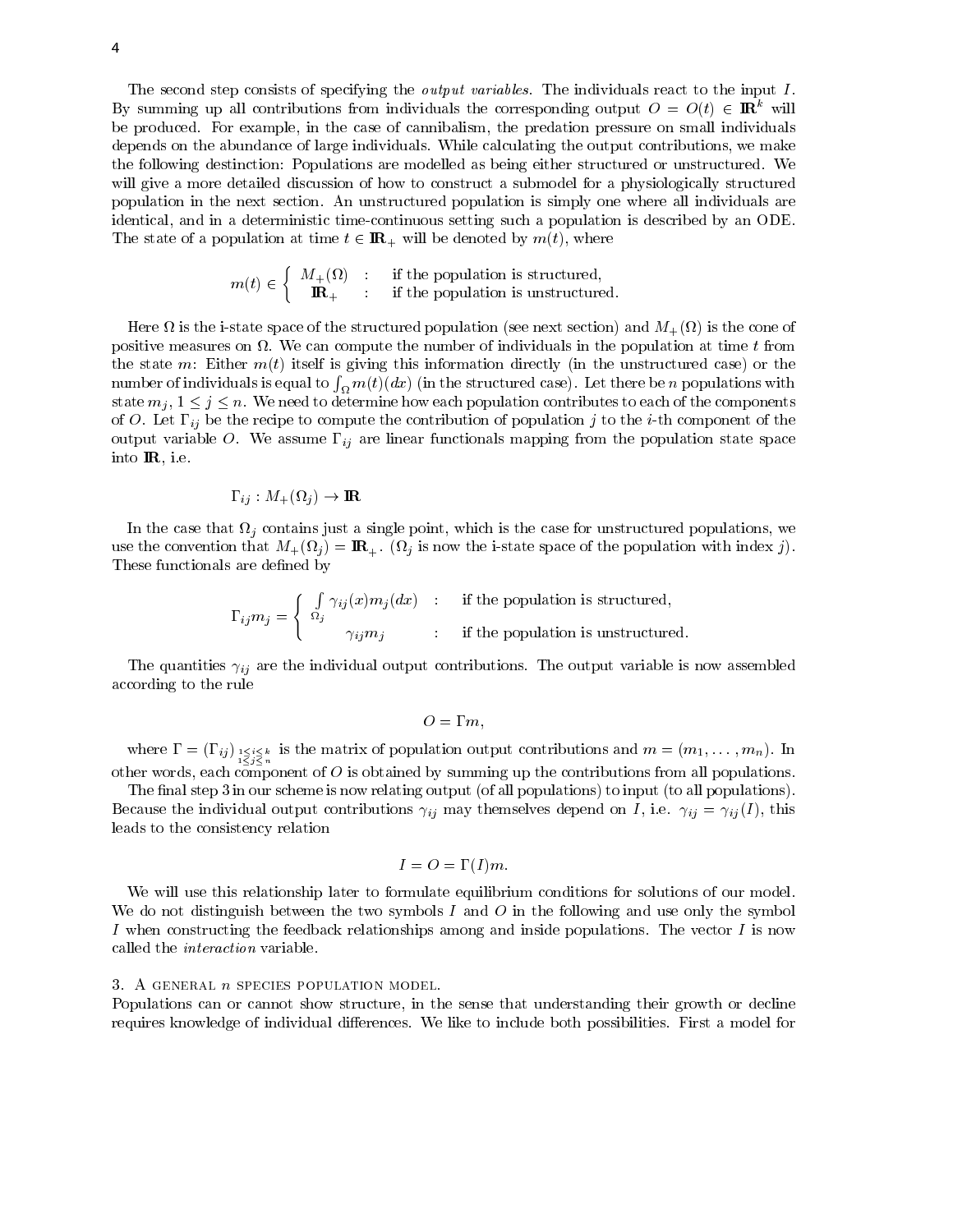a single structured population is introduced. An unstructured population is thereafter treated as a special case, by making the simplifying assumption that all individuals are identical.

There are a lot of different mechanisms that can be included in a model of a physiologically structured population. Individual developpment (movement in ) can be either stochastic or deterministic, birth of individuals can be modelled as a discrete event or taking place continuously, newborns may start with the same state at birth or there may be a distribution over the individual state space already at birth, growth rates may change discontinuously when individuals reach a certain stage etc. The setting we will introduce for each structured population in this paper can be seen as a straightforward generalisation of the classical deterministic age-structured linear model (see Webb [18], section 1.2) as given by an integral equation derived after integration along characteristics. Our generalisation becomes nonlinear by introducing the interaction variable  $I$ , just in the same manner as the Gurtin-MacCamy model (see Gurtin and MacCamy [3], also [18]) is nonlinear by letting all individual rates depend on total population size. Additionally we extend the model such that individuals 'live' in a  $\circ$  dimension s  $\cdot$  as the assumption s  $\equiv$  as the assumption that every new computation that every new  $\sim$ the same state-at-birth. As already mentioned, at the same time this formulation can be interpreted as a special case of the linear PSPM formulated in Diekmann et al. [2], see the discussion at the end of the paper.

## 3.1 A single structured population

The modelling of a single structured population, as presented here, requires five steps. We give first a brief overview of the modelling procedure in its natural ordering and then go into detail. For simplicity we will not give an index to the population under consideration as long as we consider one species only. The five steps are the following:

- **Step 1:** The choice of structuring variables. We denote the resulting vector by x and call it the individual state or, shorter, the i-state (vector). After having made this choice,  $x_0$ , the  ${\bf state}\text{-}{\bf att}$  birth has to be specified. The space of possible i-states will be denoted by  $M\subset {\bf I\!R}^+,\,$  $s \geq 1$ . This set is also called the **i-state-space**.
- Step 2: To characterize an individual further, four different types of functions have to be provided by the modeller: First the **individual growth rate**  $g(x, I)$ , secondly the **individual interaction** or **feedback contributions**  $\gamma_i(x, I)$  to each component  $I_i$  of the interaction vector I, thirdly the individual offspring production rate  $\beta(x, I)$ , and in the fourth place the individual death rate  $\mu(x, I)$ .
- Step 3: After step 2 it will be possible to derive the following two quantities under the assumption that the interaction vector I is given as a function of time: First we can compute  $x(t, a; I)$ , the **i-state** of an individual of age  $a$ , born at time  $t$ , given the course of  $I$  in the time interval [t; t+a). Secondly we can compute the individual survival survival probability, denoted by F(t; a; I ).
- Step 4: All functions described in step 2 might be discontinuous. A typical example is that the individual's life history contains different life stages, where growth and birth rates etc. differ drastically. We have to know (for the biological interpretation, but also for numerical purposes) at what age of an individual such discontinuities occur. To do so, we require that the modeller is providing for each discontinuity a (discontinuity) detection  $j$  discontinuity (x; I  $\rho$  ),  $1$   $\sim$   $j$   $\sim$   $\sim$   $\sim$   $\sim$ which exactly switches sign when the discontinuity occurs.
- Step 5: This step leads us to the population level. By integrating over all contributions of the living individuals we can derive the **population birth rate**  $b(t)$  and compute the **population** feedback contributions  $\Gamma_i(I)$ ,  $1 \leq i \leq k$ . i k.a. 1995. samanin kanal samanin kanal samanin kanal samanin kanal samanin kanal samanin kanal samanin kanal

By  $\Phi(v)$  we will in the following always denote the index set of the components of a (column-)vector . The vector v will also be will also be will be will be written in the form  $\{f(t)\}$ 

 $\sim$   $\sim$   $\sim$   $\sim$   $\sim$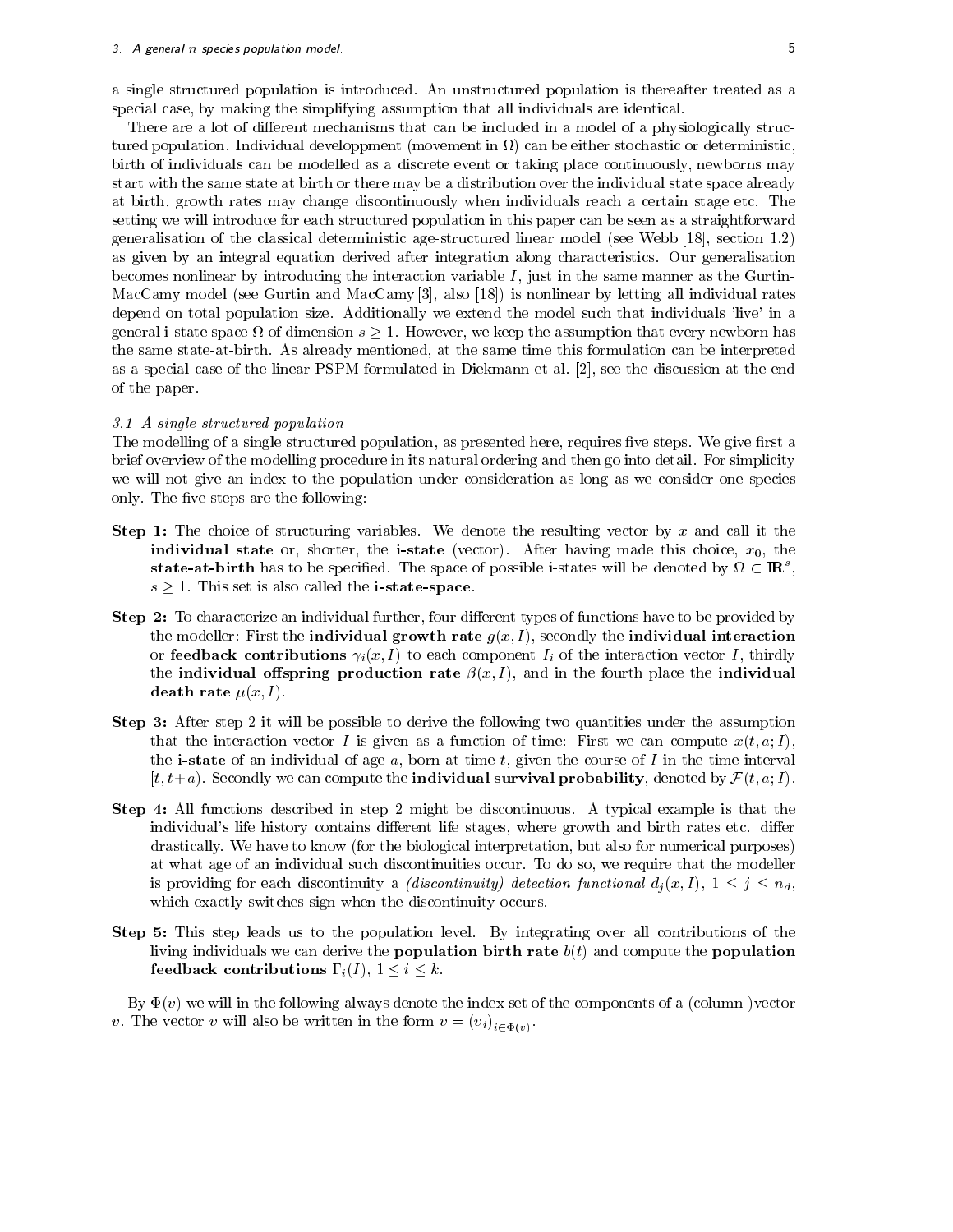3.2 First step: The choice of structuring variables.

The choice of the structuring variables for the **i-state** x must be done in such a way that the distinction between individuals suits the purpose of the model. It is also important to note that at the same time these quantities should preferably be either directly or indirectly measurable in experiments. Most commonly x has components which are identified as age, size, weight, energy content etc., but possible choices include also non-physiological quantities like a rank in a social hierachy.

Next the **state-at-birth**  $x_0$  has to be specified. Because we assume a single identical state-at-birth for all newborn individuals, we must exclude at the moment that newborns exhibit a high variation in x. Sometimes the choice of  $x_0$  is easy after the choice of the structuring variables has been made: For a purely age-structured model the state-at-birth will always be zero. For other situations the identification of  $x_0$  is less obvious.

We always assume that the **1-state-space**  $\mathcal{U} \subset \mathbf{I\!R}$ . Note that at this stage we are not able to compute what the possible i-states are. We must first give a recipe in the following steps how to compute them.

#### 3.3 Second step: The description of an individual's movement in  $\Omega$ .

The four functions listed below are assumed to determine completely the dynamical behaviour of every individual of the population. The requirements on their smoothness will depend on the type of numerical algorithm we apply, most dominantly on the nonlinear iteration scheme used to calculate successive approximations of equilibria. We therefore do not determine their smoothness here explicitly:

- individual growth rate: We assume that the development of individuals is purely deterministic. The function  $g(x, I)$ , the individual growth rate, describes how an individual moves in the istate space  $\Omega$ , that is, we postulate that for an individual  $\frac{dx}{dt} = g(x, I)$  holds. Thus 'growth' is meant in a rather general sense. It can mean growth in length or size but also the production or loss of energy reserves etc.
- individual interaction or feedback contributions: Let the quantity  $\gamma_i(x, I)$  be the per capita contribution to a component  $\mathsf{I}_k$  of the interaction variable  $\mathsf{I}_k$  ,  $\mathsf{I}_k$  ,  $\mathsf{I}_k$  ,  $\mathsf{I}_k$  ,  $\mathsf{I}_k$  ,  $\mathsf{I}_k$  ,  $\mathsf{I}_k$  ,  $\mathsf{I}_k$  ,  $\mathsf{I}_k$  ,  $\mathsf{I}_k$ state x and given the vector of interaction variables is I. The function  $\gamma_i(x, I)$  will be called the individual's i-th interaction contribution.
- **individual birth rate:** The individual birth rate  $\beta(x, I)$  is the rate at which an individual with state x produces of spring with state-at-birth  $x_0$ , given the vector of interaction variables is I.
- individual death rate: The quantity  $\mu(x, I)$  is the individual death rate (i.e. the probability per unit of time of dying), given the individual has state  $x$  and given the vector of interaction variables is I .

Regularity and other assumptions on these functions are of two kinds: First, these assumptions have to be made from a modelling point of view. Very often jump discontinuities are introduced to describe (idealized) biological events. This is discussed in step 4 seperately, because the numerical treatment of such discontinuities requires some extra effort. Other assumptions will ensure nonnegative numbers of individuals at each time point, etc. Such a set of assumptions must be stated for each specific model, but we at least assume  0 on for any feasible given I (t). A similar positivity requirement for will be given in the next step after introducing the survival probability  $\mathcal{F}$ .

On the other hand, the model should be mathematically tractable. We do not discuss the necessary assumptions to have well-posedness in this context. A requirement needed for numerical reasons is that each of the functions g,  $\gamma_i$ ,  $\beta$ , and  $\mu$  is twice piecewise continuously differentiable with respect to its arguments.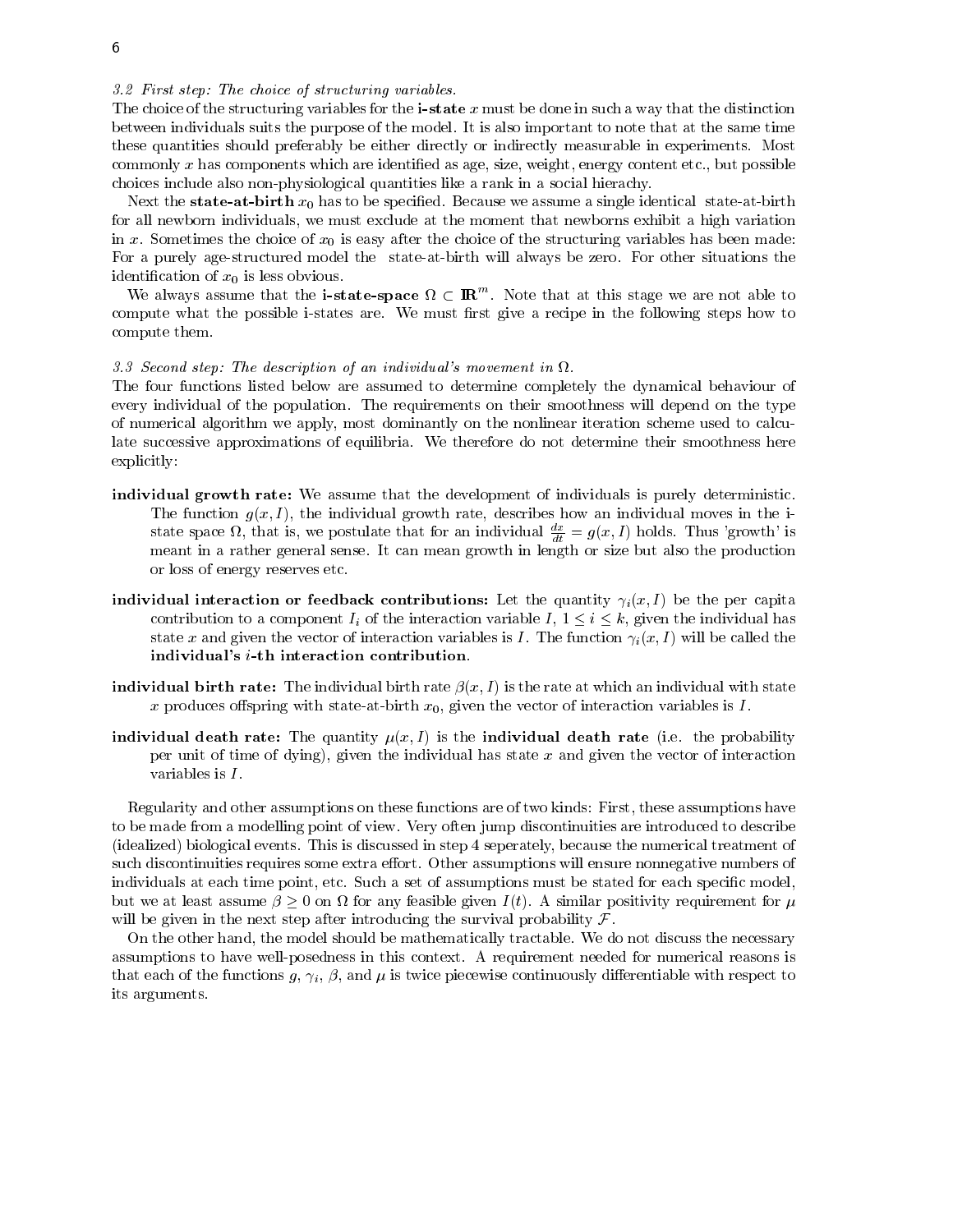3.4 Third step: Computation of the individual state and of the survival probability.

This step consists of a recipe how to compute two important quantites related to the structure- (age-, size-) distribution of the population from functions provided in step 2. Let  $x(t, a)$  denote the **i-state** at age a of an individual which was born at time t with state-at-birth  $x_0$ . Then

$$
\frac{\partial}{\partial a}x(t,a) = g(x(t,a), I(t+a)),
$$
  
\n
$$
x(t,0) = x_0,
$$
\n(3.1)

describes the change of the i-state x when the individual gets older. Likewise the survival probability F(t; a) satises

$$
\frac{\partial}{\partial a} \mathcal{F}(t, a) = -\mu(x(t, a), I(t + a)) \mathcal{F}(t, a),
$$
  

$$
\mathcal{F}(t, 0) = 1.
$$
 (3.2)

This quantity is by definition the probability that an individual which was born at time  $t$  with stateat-birth  $x_0$  survives at least until time  $t + a$ . For our numerical approximation of equilibria, it will be essential that we require the contract we require that limited in the such that limited in the contract of the can be achieved by different assumptions; it suffices for example that  $\frac{1}{\partial a} \mathcal{F}(t, a) < 0$  for  $a > a > 0$ , i.e. the survival probability must only be strictly monotonically decreasing for old enough ages of the individuals.

We can now give interpretations to the following two quantities: First

$$
\gamma_i(x(t-a,a),I(t))\mathcal{F}(t-a,a)
$$

is the expected contribution at time <sup>t</sup> to the interaction Ii , 1 <sup>i</sup> k, of an individual born at time

$$
\beta(x(t-a,a),I(t))\mathcal{F}(t-a,a)
$$

to the rate at which individuals are born at time t.

#### 3.5 Fourth step: The individual's sudden changes in behaviour: Detection of discontinuities.

As outlined above, the functions  $g, \gamma_i, \beta$  and  $\mu$  are in general only piecewise continuously differentiable. We can solve Eq.  $(3.1)$  and Eq.  $(3.2)$  uniquely on subintervals of the age axis  $\mathbb{R}_+$ . This is how we will interpret the meaning of a solution of these ODEs in the following, without further mentioning it: Solve the ODE until a discontinuity occurs, determine the values of the unknowns at the end of that interval, and restart the integration process with the updated values of the right hand side and with the updated values of the unknowns from the end of the previous age interval. In order to be able to detect discontinuities, we make the following assumption: There are continuous functionals  $a_j: \Omega \times \mathbf{H} \mathbf{C} \to \mathbf{H} \mathbf{C}, \ a_j = a_j(x, I), \ 1 \leq j \leq n_d$ , such that for given I the  $(m-1)$ -manifolds implicitly defined by  $a_j(x, I(t)) = 0$  partition  $u$  at each instant of time  $t$  in regions where the functions  $g, \gamma_i,$  and are smooth, see also Fig 1. Moreover, the separation of is such that characteristics (i.e. the solutions of Eq. (3.1), see below) cross the manifolds always transversally. More precisely we assume that for an individual born at time  $t$ , and given  $I$ , there is locally in time at most one point in time,  $\sup t + a$  such that

$$
d_j(x(t, a^* - \epsilon), I(t + a^* - \epsilon)) < 0, \\
d_i(x(t, a^* + \epsilon), I(t + a^* + \epsilon)) > 0,
$$
\n(3.3)

for all  $\epsilon > 0$  whenever there is a discontinuity in g,  $\gamma_i$ ,  $\beta$  or  $\mu$ . This transversality condition will in practise be checked numerically.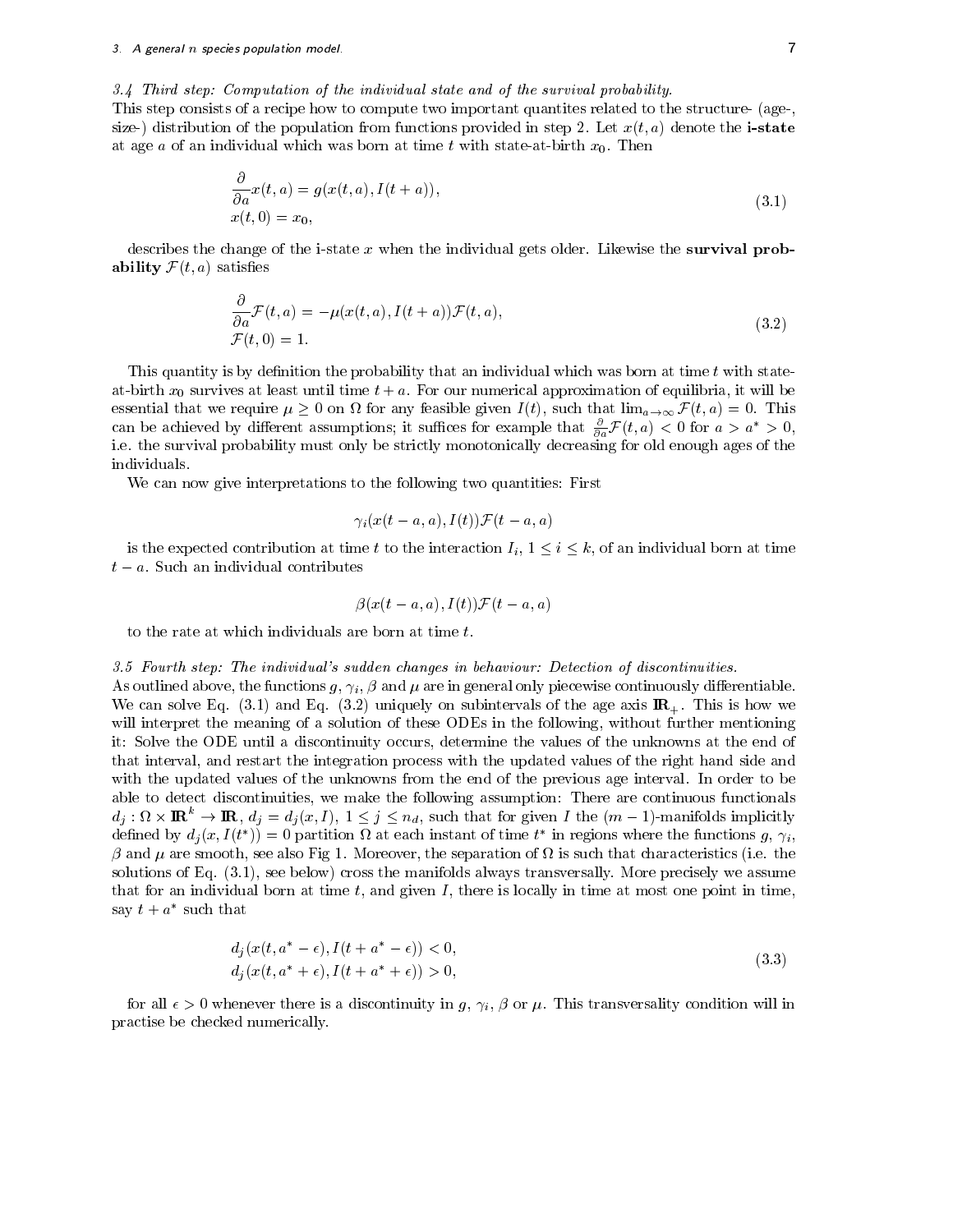The reason why we allow jumps in the different rates  $\beta$ , g,  $\mu$  and  $\gamma_i$  with respect to the state x is: First, as already noted, they allow to model things like sudden stage changes with completely different growth-, reproduction-, etc. behaviour, occuring for example in insects or crustaceans. Secondly, jumps are often used to simplify models by reducing the number of necessary model parameters.

## 3.6 Fifth step: The population level.

Now we have to integrate over all individual contributions to handle the population level. Given the individual states, what becomes a state for the whole population? We already introduced in section  $\alpha$  at time to  $\alpha$  (i)  $\alpha$  and  $\alpha$  (ii) denote the distribution of individuals in the distribution of  $\alpha$  and  $\alpha$ monitore the population state, we have to sum individual contributions to calculate the population feedback contributions to the intervals to the intervals of I  $\mu$  ,  $\mu$  if  $\mu$  (I  $\mu$  (I  $\mu$  ) of  $\mu$ 

Instead of taking m directly as a representation of population state, we rather will work with the (population) birth rate

## $b(t) =$  rate of birth of individuals at time t.

This means we censor the population by keeping track of new individuals entering the population.  $\mathcal{B}$  and the survival probability for survival probability  $\mathcal{F}$  (t)  $\mathcal{D}$  and the movement in state space  $\mathcal{D}$  (t)  $\mathcal{D}$  for  $\mathcal{D}$ each of these individuals from the time on when they were born, the information given by  $b(t)$ , as a function of time, enables us to compute m. To elaborate this point, we introduce a new measure  $\tilde{m} = \tilde{m}(t, a)(\omega)$  which we define as the number per unit of time of individuals at time t with age a having the interval  $\sim$  then  $\sim$  then  $\sim$  then  $\sim$  then  $\sim$  then  $\sim$  then  $\sim$ 

$$
\tilde{m}(t,a)(\omega) = \mathcal{X}_{\omega}(x(t-a,a))\mathcal{F}(t-a,a)b(t-a).
$$
\n(3.4)

Here  $\sim$  1.5  $\mu$  cm  $\sim$  the characteristic function:  $\sim$  1.6  $\mu$ 

$$
\mathcal{X}_{\omega}(x) = \left\{ \begin{array}{lcl} 1 & : & x \in \omega \\ 0 & : & x \not\in \omega. \end{array} \right.
$$

In words Eq. (3.4) is telling us that at time t an individual of age a can only have a state  $\alpha$  2  $\alpha$  in it has been born at time time time time time time units. From this we immediately survived a time units. From this we immediately survived a time units. From this we immediately survived a time units. From this we immedia obtain an expression to reformulate m in terms of  $\mathbb{F}_p$  and b:

$$
m(t)(\omega) = \int\limits_0^\infty \tilde{m}(t,a)(\omega) \; da = \int\limits_0^\infty \mathcal{X}_\omega(x(t-a,a)) \mathcal{F}(t-a,a)b(t-a) \; da.
$$

Using this reformulation of  $m$ , or, alternatively, directly using the new formulation, we can derive the following expressions for  $b(t)$  and  $\Gamma_i(I(t))m(t)$  (given in their translation invariant form, i.e. without consideration of initial conditions):

$$
b(t) = \int_{0}^{\infty} \beta(x(t-a, a), I(t)) \mathcal{F}(t-a, a)b(t-a) da,
$$
  

$$
\Gamma_i(I(t))m(t) = \int_{0}^{\infty} \gamma_i(x(t-a, a), I(t)) \mathcal{F}(t-a, a)b(t-a) da,
$$
 (3.5)

with 1 is defined in the notation of  $\mathbf{u}$  and  $\mathbf{u}$  the dependence on parameters,  $\mathbf{u}$ which will only become important later when we consider continuation. All components of  $I$  are, so far, assumed to be sufficiently smooth given functions of time.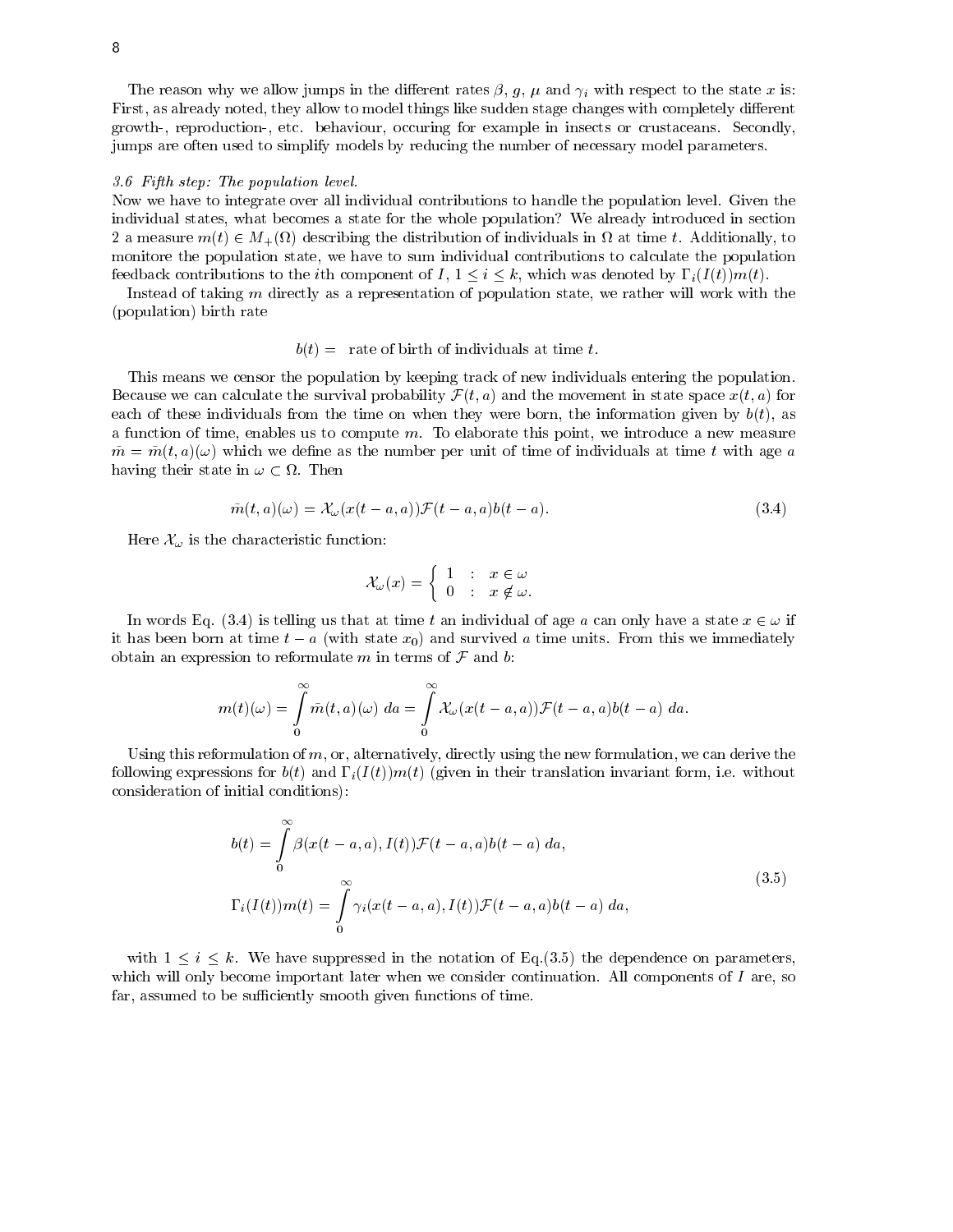#### 3.7 Simplications in the case of an unstructured population.

Now we briefly treat the case that a given species is unstructured. This can be interpreted as meaning that the individual's state space consists of just one possible state, i.e  $\Omega=\{x^*\},$  a space of dimension zero. This implies that all individuals have the same state at every instant of time. With this assumption, the equations describing the population dynamics can be considerably simplied. We will not give any derivation, but immediately formulate the result in the more common form of ordinary differential equations. However, we keep the assumption that these equations become nonlinear only by feedback via the interaction variables:

$$
\frac{\partial}{\partial t}m(t) = [\beta(I(t)) - \mu(I(t))]m(t),
$$
\n
$$
I_i(t) = \gamma_i(I(t))m(t)
$$
\n(3.6)

Because we will only be interested in equilibria of Eq. (3.6), no initial conditions are provided.

#### 3.8 The n-species model.

After the consideration of a single species, we now consider the interaction of  $n$  such species. In order to do so, we label the ingredients describing a particular species with an index  $j$  ,  $j\geq n$  in First we label the individual state spaces. Assume the individual  $j$  ,  $\{x_i^*\}\$ for  $j \in \Phi_u$ .  $\{1,\ldots,n\}\setminus\Phi_u$  be the set of indices set of indices labeling the unstructured populations. Let  $\Phi_s \equiv \{1,\ldots,n\} \setminus \Phi_u$  be the set of indices labeling structured populations. We have  $\Omega_j \subset \mathbb{R}^{\nu_j}$ ,  $\nu_j \in \mathbb{N}$ ,  $j \in \Phi_s$ . After labelling likewise all oth other population ingredients, the result is:

$$
\frac{\partial}{\partial t}m_j(t) = [\beta_j(I(t)) - \mu_j(I(t))]m_j(t) \text{ for } j \in \Phi_u,
$$
  
\n
$$
b_j(t) = \int_0^\infty \beta_j(x_j(t-a, a), I(t))\mathcal{F}_j(t-a, a)b_j(t-a) da \text{ for } j \in \Phi_s,
$$
  
\n
$$
I_i(t) = \sum_{j=1}^n \Gamma_{ij}(I(t))m_j(t) \text{ for } 1 \le i \le k.
$$
\n(3.7)

The quantities  $\Gamma_{ij}(I(t))m_j(t)$  are defined by

$$
\Gamma_{ij}(I(t))m_j(t) = \begin{cases} \gamma_{ij}(I(t))m_j(t) & \text{if } j \in \Phi_u \\ \int_0^\infty \gamma_{ij}(x_j(t-a,a), I(t))\mathcal{F}_j(t-a,a)b_j(t-a) \, da & \text{if } j \in \Phi_s. \end{cases}
$$

More contributed and  $f$  is given to be calculated according to  $E$  for  $E$  and  $E$ (3.2), so by solving

$$
\frac{\partial}{\partial a} x_j(t, a) = g_j(x_j(t, a), I(t + a)),
$$
  
\n
$$
x_j(t, 0) = x_{j,0},
$$
\n(3.8)

and

$$
\frac{\partial}{\partial a} \mathcal{F}_j(t, a) = -\mu_j(x_j(t, a), I(t+a)) \mathcal{F}_j(t, a),
$$
  
\n
$$
\mathcal{F}_j(t, 0) = 1.
$$
\n(3.9)

To avoid indices, we will use in the following a more compact notation for equations like (3.7), (3.8) and (3.9). We use the following conventions: For two vectors  $v^- = (v_1^1, \ldots, v_{n_1}^1)^-$  and  $v^- =$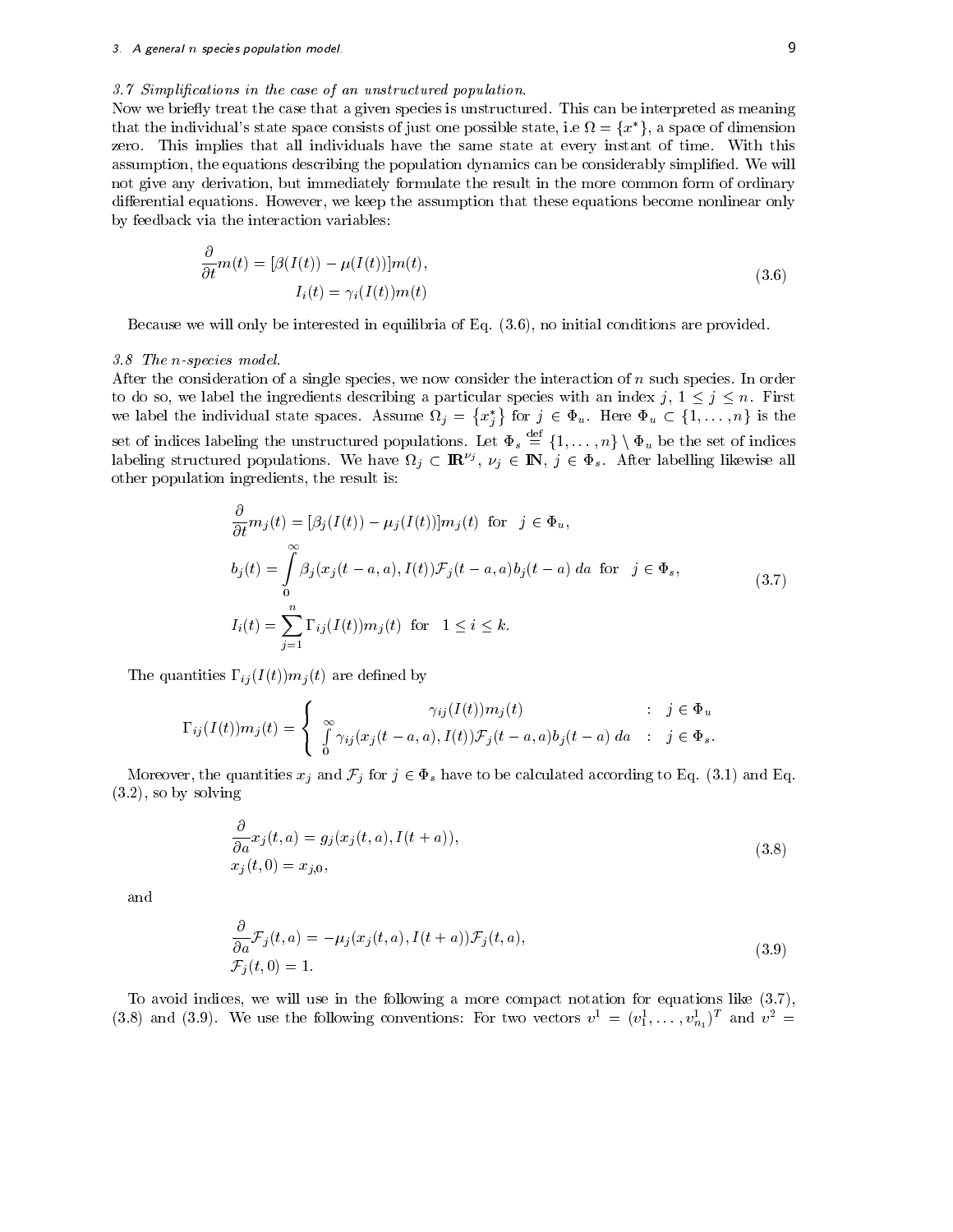$(v_1,\ldots,v_{n1})$  we set  $v\vert v=(v_1v_1,\ldots,v_{n1}v_{n1})$ . In case M is a  $(n_2\times n_1)$ -matrix, M  $v$  is the usual matrix-vector product. First we rewrite  $\mathbb{R}^n$  as the eq. (3.7) as the eq. (3.7) as the eq. (3.7) as the eq. (3.7) as the eq. (3.7) as the eq. (3.7) as the eq. (3.7) as the eq. (3.7) as the eq. (3.7) as the eq. (3.7)

$$
\frac{\partial}{\partial t} m_u(t) = [\beta_u(I(t)) - \mu_u(I(t))] m_u(t),
$$
  
\n
$$
b(t) = \int_0^\infty \beta_s(x(t - a, a), I(t)) \mathcal{F}(t - a, a) b(t - a) da,
$$
\n
$$
I = \Gamma(I(t)) m(t),
$$
\n(3.10)

with

$$
m_u \stackrel{\text{def}}{=} (m_j)_{j \in \Phi_u},
$$
  
\n
$$
\beta_u(I(t)) \stackrel{\text{def}}{=} (\beta_j(I(t)))_{j \in \Phi_u},
$$
  
\n
$$
\mu_u(I(t)) \stackrel{\text{def}}{=} (\mu_j(I(t)))_{j \in \Phi_u},
$$
  
\n
$$
b \stackrel{\text{def}}{=} (b_j)_{j \in \Phi_s},
$$
  
\n
$$
\beta_s(x(t - a, a), I(t)) \stackrel{\text{def}}{=} (\beta_j(x_j(t - a, a), I(t)))_{j \in \Phi_s},
$$
  
\n
$$
\mathcal{F} \stackrel{\text{def}}{=} (\mathcal{F}_j)_{j \in \Phi_s}.
$$
\n(3.11)

We always assume that indices are sorted in such a way that we can write

$$
\Gamma(I)m = \gamma_u(I)m_u + \Gamma_s(I)m_s. \tag{3.12}
$$

Again, Eq. (3.10) has to be supplemented by the analogues of Eqs. (3.8) and (3.9):

$$
\frac{\partial}{\partial a}x(t,a) = g_s(x(t,a), I(t+a)),
$$
  
\n
$$
x(t,0) = x_0,
$$
\n(3.13)

and

$$
\frac{\partial}{\partial a} \mathcal{F}(t, a) = -\mu_s(x(t, a), I(t + a)) \mathcal{F}(t, a), \n\mathcal{F}(t, 0) = 1.
$$
\n(3.14)

The different vectors occuring in (5.15) and (5.14) are given by  $x = (x_j)_{j \in \Phi_s}$ , and  $\mathbf{1} = (1, \dots, 1)^T$ (the 1s are repeated  $dim(\Phi_s)$  times). Moreover, the above notation in  $(3.12)$ ,  $(3.13)$  and  $(3.14)$  for the different vector- respectively matrix-valued functions describing growth, feedback and death, uses the following definitions:

$$
\gamma_s(x(t-a,a), I(t)) \stackrel{\text{def}}{=} (\gamma_{ij}(x_j(t-a,a), I(t)))_{\substack{1 \le i \le k \\ j \in \Phi_s}}^{\text{def}},
$$
  
\n
$$
\gamma_u(I(t)) \stackrel{\text{def}}{=} (\gamma_{ij}(I(t)))_{\substack{1 \le i \le k \\ j \in \Phi_u}}^{\text{def}} ,
$$
  
\n
$$
g_s(x(t,a), I(t+a)) \stackrel{\text{def}}{=} (g_j(x_j(t,a), I(t+a)))_{j \in \Phi_s},
$$
  
\n
$$
\mu_s(x(t,a), I(t+a)) \stackrel{\text{def}}{=} (\mu_j(x_j(t,a), I(t+a)))_{j \in \Phi_s}.
$$
\n(3.15)

We will use analogous definitions like  $(3.11)$  and  $(3.15)$  in the time-independent case without ex-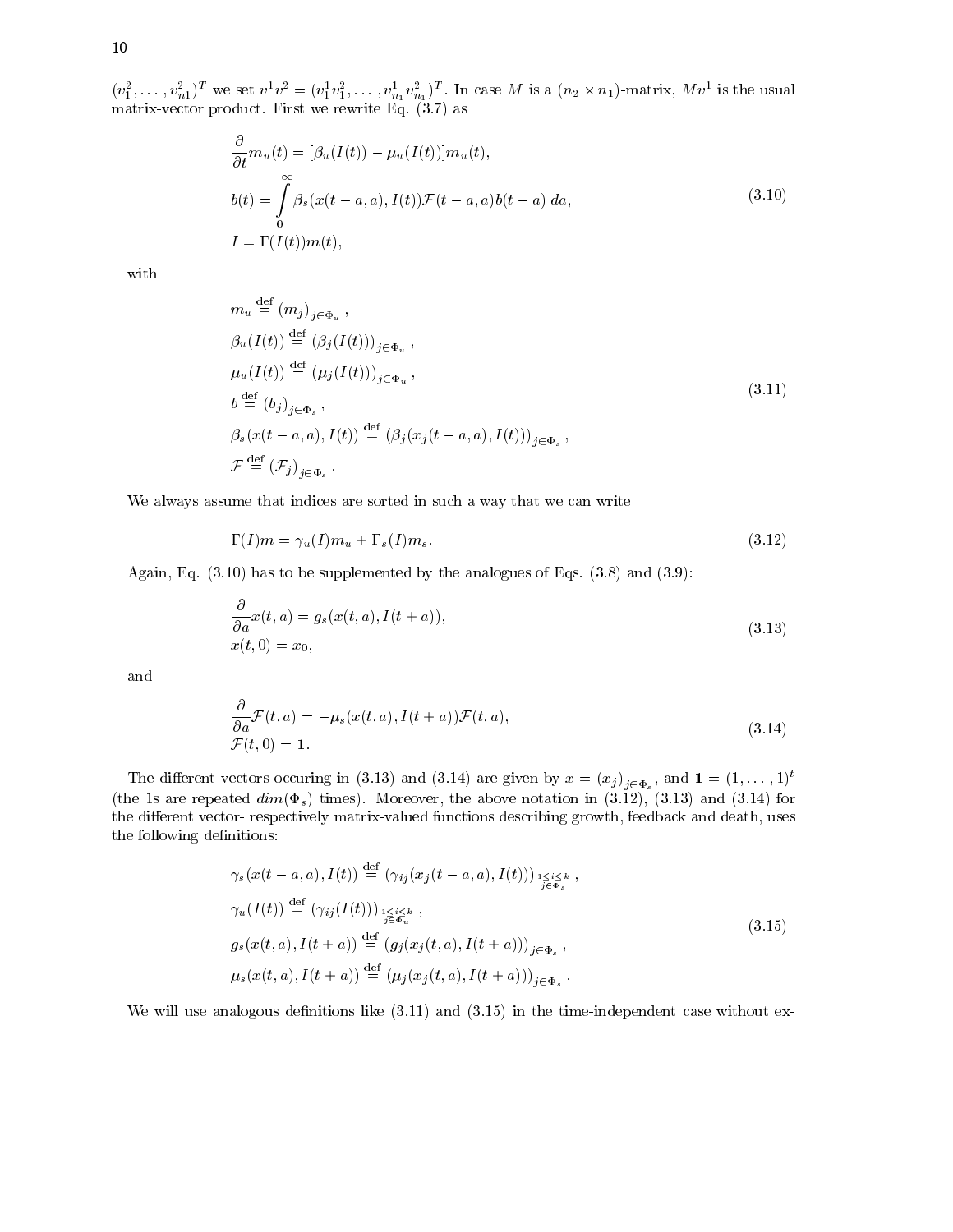plicitly stating them again.

## 4. Equilibria.

By an equilibrium of problem (3.10) we mean a vector  $y = (\overline{m_u}, \overline{b}, \overline{I})$ , where  $\overline{m_u}$ ,  $\overline{b}$  and  $\overline{I}$  are time independent and satisfy the system of equations

$$
0 = \beta_u(\overline{I}) - \mu_u(\overline{I}),
$$
  
\n
$$
\overline{b} = \overline{b} \int_0^\infty \beta_s(\overline{x}(a), \overline{I}) \overline{\mathcal{F}}(a) da,
$$
  
\n
$$
\overline{I} = \Gamma(\overline{I}) \overline{m}.
$$
\n(4.1)

Again we can decompose the expression (I )m and write (I )m <sup>=</sup> u(I )mu + s(I ) ms, with  $\cdots$  s  $\cdots$   $\cdots$  $\left(\overline{b}\int_{o}^{\infty}\overline{\mathcal{F}}_j(a) da\right)_{j\in\Phi_s}$ . Because we have taken the population birth rates b as the states of structured populations, we rewrite the action of the functional  $\Gamma_s(\overline{I})$  on  $m_s$  as a matrix product  $\Theta$  (*I* )<sup>0</sup>, where  $\Theta$  (*I*) is defined as

$$
\Theta^s(\overline{I}) = \int\limits_0^\infty \gamma_s(\bar{x}(a), \overline{I}) \overline{\mathcal{F}}(a) \; da.
$$

The vectors  $\bar{x} = (\bar{x}_j)_{j \in \Phi_s}$  and  $\bar{\mathcal{F}} = (\bar{\mathcal{F}}_j)_{j \in \Phi_s}$  must satisfy the equations

$$
\frac{\partial}{\partial a}\bar{x}(a) = g_s(\bar{x}(a), \bar{I}),
$$
  
\n
$$
\bar{x}(0) = x_0,
$$
\n(4.2)

and

$$
\frac{\partial}{\partial a}\overline{\mathcal{F}}(a) = -\mu_s(\bar{x}(a), \overline{I})\overline{\mathcal{F}}(a),
$$
  

$$
\overline{\mathcal{F}}(0) = \mathbf{1}.
$$
 (4.3)

We now make a simple, but for our later numerical treatment, essential transformation of these equations defining an equilibrium. By setting  $R_0^s(\overline{I}) \stackrel{\text{def}}{=} \int \beta_s(\bar{x}(a), \overline{I}) \overline{\mathcal{F}}(a) da$  and by letting  $R_0^u =$  $(R_{0,j}(\overline{I}))_{j\in\Phi_u}$ , with  $R_{0,j}(\overline{I})\stackrel{\text{def}}{=} \frac{\beta_j(\overline{I})}{\mu_j(\overline{I})}$ , we can reformulate the problem as follows:

$$
R_0^u(\overline{I}) - 1 = 0,
$$
  
\n
$$
R_0^s(\overline{I}) - 1 = 0,
$$
  
\n
$$
\overline{I} - \gamma_u(\overline{I})\overline{m_u} - \Theta^s(\overline{I})\overline{b} = 0,
$$
\n(4.4)

where  $R_0^s(I) \equiv r_0^s(\infty)$  and  $\Theta^s(I) \equiv \theta^s(\infty)$  are computed according to the scheme

$$
\frac{\partial}{\partial a} r_0^s(a) = \beta_s(\bar{x}(a), \bar{I}) \overline{\mathcal{F}}(a), \n\frac{\partial}{\partial a} \theta^s(a) = \gamma_s(\bar{x}(a), \bar{I}) \overline{\mathcal{F}}(a),
$$
\n(4.5)

with initial conditions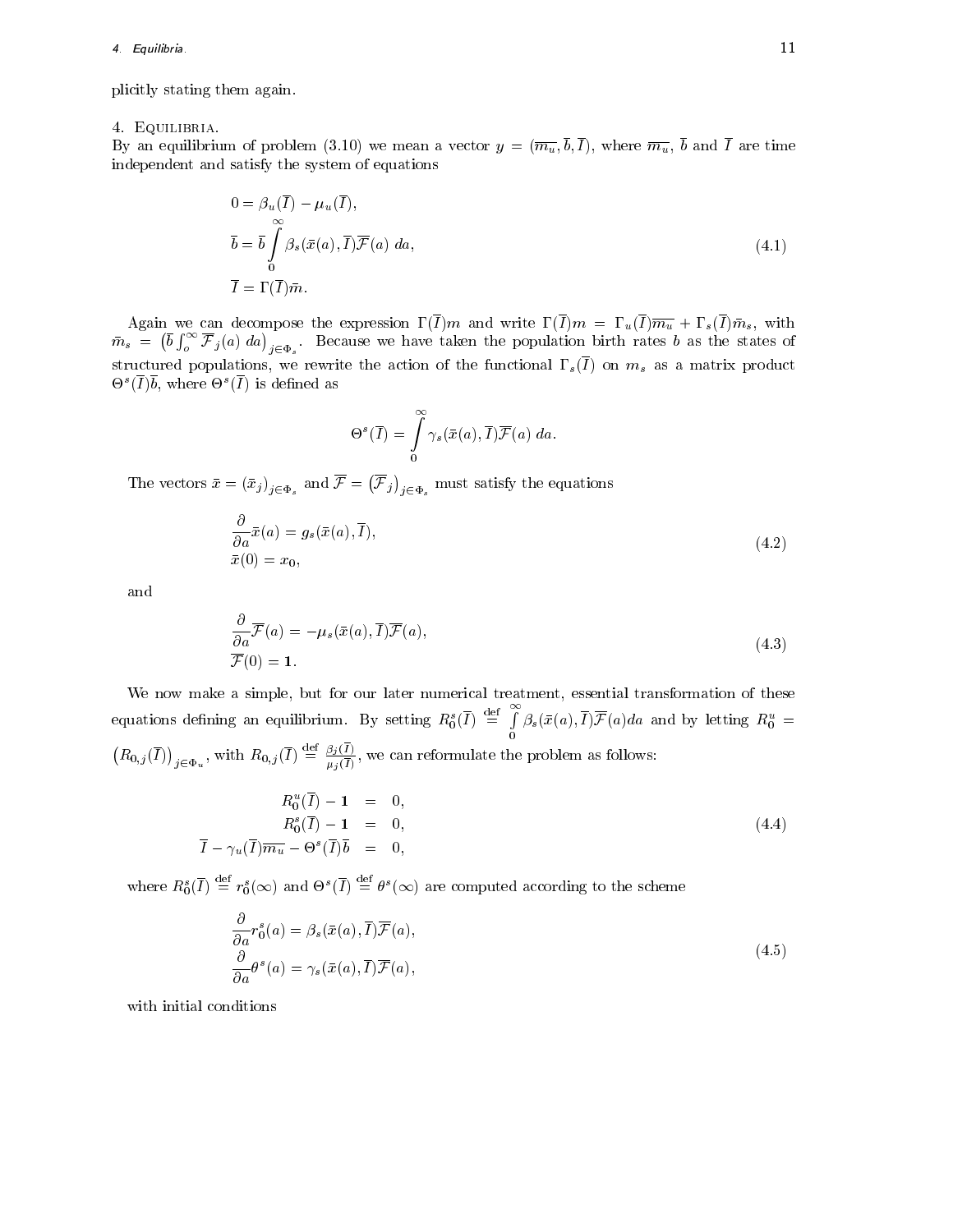$$
r_0^s(0) = 0,
$$
  
\n
$$
\theta^s(0) = 0.
$$
\n(4.6)

Clearly, system  $(4.5)$  has to be solved together with systems  $(4.2)$  and  $(4.3)$  in paralell. Note that Eq. (4.4) is already of the form

 $G(y)=0,$ 

with the obvious specifications of the different components of  $y$  and  $G$ . The dimension of both y and G is  $n + k$  (where n is the number of species and k is the dimension of the (environmental) interaction vector I), i.e. we have the same number of equations and unknowns. The quantities  $R_0^u$ and  $R_0^s$  are called the basic reproduction ratios in the population dynamics literature, see for example Heesterbeek [5].

## 4.1 Numerical approximation of an equilibrium

How can we numerically (approximately) find an equilibrium, i.e. find  $\overline{m_u}$ ,  $\overline{b}$  and  $\overline{I}$  such that they satisfy Eq.(4.4)? First of all Eq.(4.5), together with (4.2) and (4.3) has to be solved for infinite ages of the individuals for each population is not possible numerically. We have numerically  $\mathcal{A}$  $\overline{\mathcal{F}}_j(a) \in (0,1]$  for  $a \in \mathbb{R}^+$  and  $\overline{\mathcal{F}}_j(a) \to 0$  monotonically as  $a \to \infty$ . This holds because we assumed all death rates are bounded away from zero for large ages. Clearly  $\epsilon$  is a quantity which enters considerations of numerical accuracy, and the approximation should become better if  $\epsilon$  becomes smaller. Define  $a_{\epsilon} \equiv \max_{j \in \Phi_s} a_{j,\epsilon}$ . In our numerical approximation, we will replace  $R_0^s$  and  $\Theta^s$  in<br>Eq. (4.4) by  $R_0^{s,\epsilon}$  and  $\Theta^{s,\epsilon}$ , where  $R_0^{s,\epsilon} = (r_{0,j}(a_{\epsilon}))_{j \in \Phi_s}$  and  $\Theta^{s,\epsilon} = (\theta_{ij}(a_{\epsilon}))_{j \in \Phi_s}$ in the notation, we write  $G_{\epsilon}(y) = 0$  instead of  $G(y) = 0$ . Usually one solves a nonlinear equation, like  $G_{\epsilon}(y) = 0$ , numerically by an iteration method, for example and most prominently by Newton's method. We will do the same, but we have to make additional computations whenever for a given value  $y$  , the values of  $G_{\epsilon}(y)$  are evaluated. The following algorithm and all forthcoming ones are formulated in a pseudo-code format (adapted from Allgower and Georg[1]). In the algorithm below we follow the strategy to first (explicitly or iteratively) compute the  $i$ -states where discontinuities occur. This is done with the discontinuity functionals discontinuity functionals different  $u_1$  ,  $u_2$  is and  $u_3$  if  $u_4$  is an and 1  $u_5$  is an and 1  $u_7$  is an and 1  $u_8$  is an and 1  $u_9$  is an and 1  $u_1$  is an and 1 being the number of discontinuity functionals needed to describe population  $i$ ), and can be done if a fixed value of  $\overline{I}$  is given. Alternatively, in the case the knowledge of the ages at which a discontinuity occurs is not needed as output, one can use a numerical method which allows to integrate over the discontinuities. In any case, because the determination of these 'stop ages' requires computational efforts, one should use specific knowledge of the model under investigation to simplify the calculations.

We now describe two algorithms: The first one describes the computation of the value of  $G_{\epsilon}$  for a given value of  $y \in \mathbf{I\!R}^p$ , with  $p = n + \kappa$  (and also given parameter values, which only becomes important later). The second algorithm will describe how to approximate a solution of  $G_{\epsilon}(y)=0$  by Newtons-method.

 $Algorithm 1: (Computation of  $G_{\epsilon}(y)$ )$  comment:

input

hegin

| ------                                          |                                                 |  |
|-------------------------------------------------|-------------------------------------------------|--|
| $a_{\epsilon}>0$                                | age at which integration stops                  |  |
| $\delta > 0$ :                                  | perturbation used for numerical differentiation |  |
| $y=(\overline{m_u},\overline{b},\overline{I});$ | given value of y                                |  |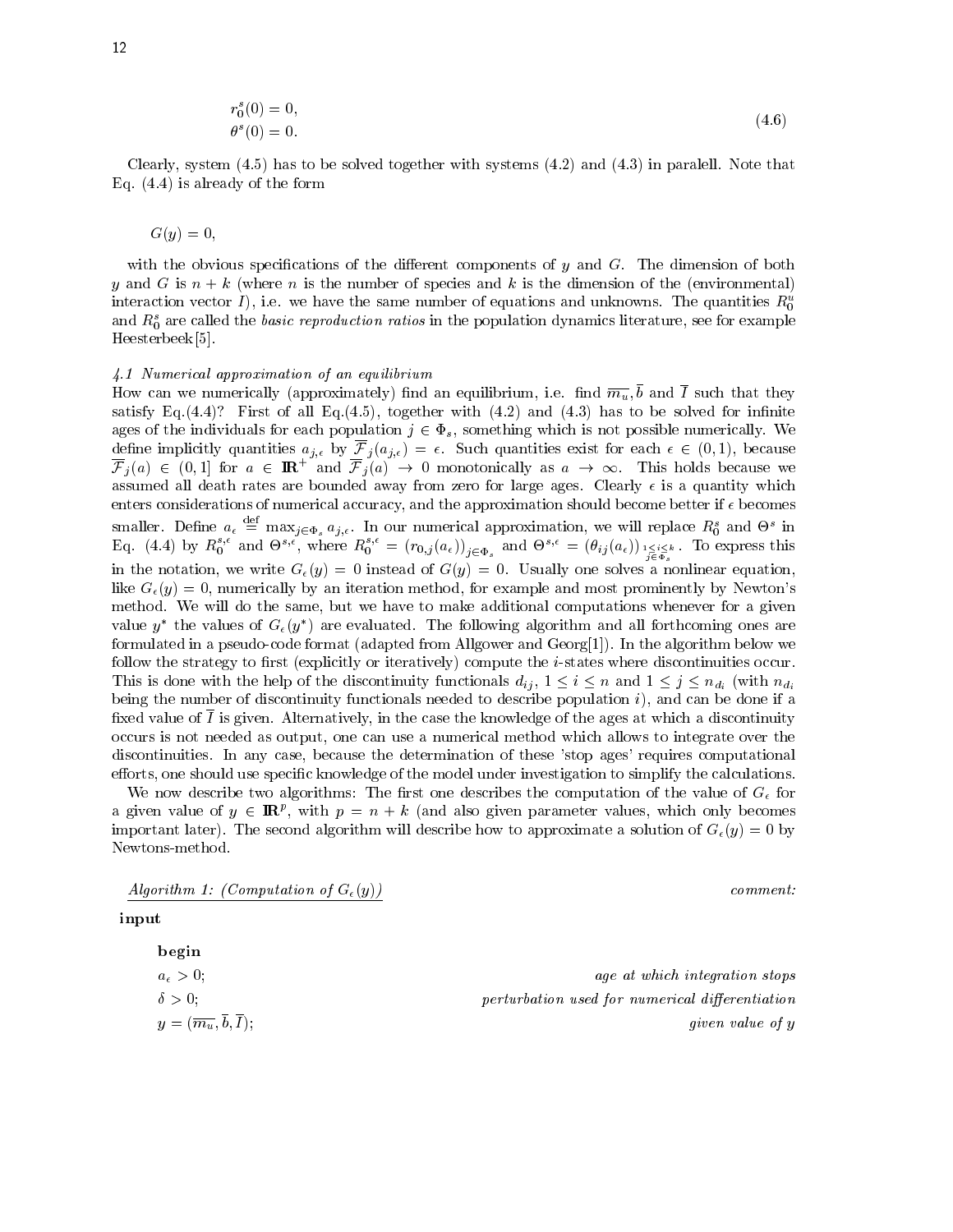## 4. Equilibria. 13

end;

compute (iteratively or explicitly) for each  $d_{ij}$  the *i*-states  $x_{ij}$  such that

$$
d_{ij}(x_{ij},\overline{I}) = 0
$$
 computation of i-states where discontinuities occur

a:=0; start agency  $\mathbf{d}$ 

**repeat** integration along characteristic integration along characteristic

integrate system  $(4.2)$ ,  $(4.3)$ ,  $(4.5)$  in parallel from age  $a$  on; system  $(4.2)$ ,  $(4.3)$ ,  $(4.5)$  becomes autonomous for a given value of  $\overline{I}$ stop integration at an age  $a_{ij}$  if  $\bar{x}(a_{ij}) = x_{ij}$ ; store  $x(u_{ij}), \, \mathcal{F}(u_{ij}), \, r_0(u_{ij}), \, \sigma(u_{ij})$  and  $u_{ij},$  $a := a_{ij}$ ; **until**  $a = a_{\epsilon}$ ; final approximation age is reached

assemble  $G_{\epsilon}(y)$ ;

 $G_\epsilon$  is aefined by replacing  $K_0$  and  $\Theta^-$  in the left hand side of (4.4) by  $r_0(a_\epsilon)$  and  $\theta^-(a_\epsilon)$ evaluate  $G_{\epsilon}(y)$ ;

We can now use algorithm 1 to approximate a root of G, which we will denote by  $y_{\epsilon}$ . By using

$$
Algorithm 2: (Find yε approximately solving  $G(y) = 0$ ) *comment:*
$$

input

| begin                                                                        |                                                 |
|------------------------------------------------------------------------------|-------------------------------------------------|
| $a_{\epsilon} > 0$ ;                                                         | age at which integration stops                  |
| $\delta > 0$ ;                                                               | perturbation used for numerical differentiation |
| $\epsilon_G > 0;$                                                            | numerical accuracy constant                     |
| $\epsilon_y > 0$ ;                                                           | numerical accuracy constant                     |
| $y^{(0)} = (\overline{m_u}^{(0)}, \overline{b}^{(0)}, \overline{I}^{(0)})$ ; | starting point, the initial guess               |
| end;                                                                         |                                                 |

 $k := 0;$  iteration index

**repeat** iteration loop

compute 
$$
G_{\epsilon}^{(k-1)} := G_{\epsilon}(\overline{m_u}^{(k-1)}, \overline{b}^{(k-1)}, \overline{I}^{(k-1)})
$$
 by algorithm 1;

step involves numerical differentiation

integration along characteristic has to be repeated

with perturbed values  $m_u$ ,  $\rightarrow +0$  etc.

 $k := k + 1$ :

compute  $\frac{d}{dy} G_{\epsilon}^{(k-1)}(y^{(k-1)});$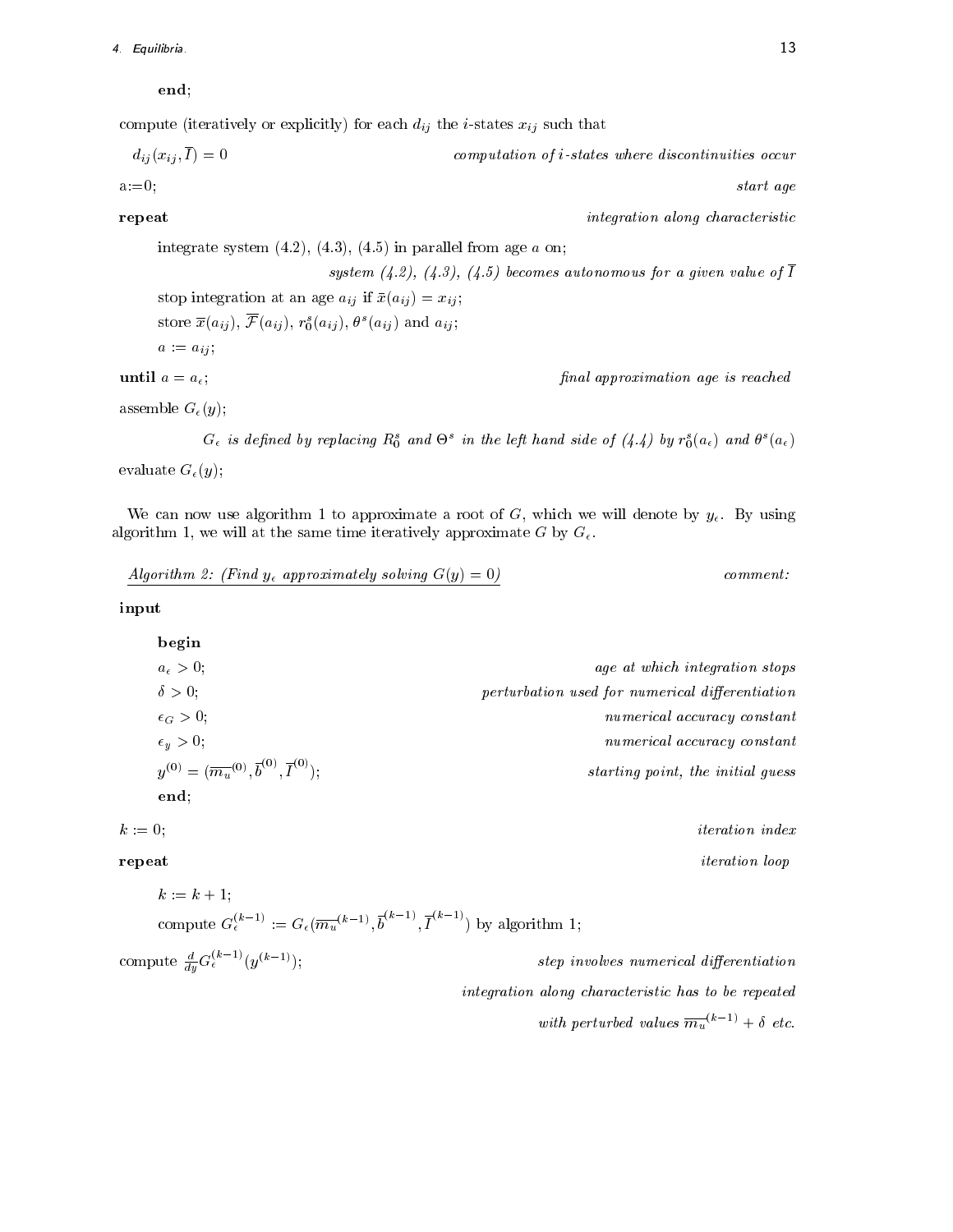to compute difference quotients

solve  $\frac{d}{du}G_{\epsilon}^{(n+1)}(y^{(n-1)})\eta^{(n-1)} = -G_{\epsilon}^{(n+1)}(y^{(n-1)});$  $y^{\,(k)}\, := y^{\,(k-1)}\, + \eta^{\,(k-1)};$ 

new approximation to equilibrium

until

$$
\frac{\left\|\eta^{(k)}-\eta^{(k-1)}\right\|}{1+\left\|\eta^{(k)}-\eta^{(k-1)}\right\|} < \epsilon_y \text{ and } \frac{\left\|G_{\epsilon}^{(k-1)}(y^{(k)})\right\|}{1+\left\|G_{\epsilon}^{(k-1)}(y^{(k)})\right\|} < \epsilon_G;
$$

$$
G_{\epsilon} := G_{\epsilon}^{(k-1)} \text{ and } y_{\epsilon} = y^{(k)};
$$

; new approximation accepted

## 5. Linearization at the equilibrium.

Now we like to determine numerically when there are solutions of Eq. (4.4) starting close to the equilibrium  $y = (\overline{m_u}, \overline{b}, \overline{I})$  which, to first approximation, neither grow away nor decline to the equilibrium, i.e. we look at the critical case for linearized stability of this equilibrium. For this purpose we denote by Y(t)=(M(t); B(t); I(t)) the perturbations from the equilibrium <sup>y</sup> = (mu; b; <sup>I</sup> ). Here we use and the following conventions the following vector notations the following vector  $\mathcal{A} = \{A,B,C,B,C\}$ j2u j2s I all  $\{f_j\}$  in the formal dimension that determines  $\mathcal{S}(t)$  consists of the following set of equal  $\mathcal{S}(t)$ tions  $(5.1)$ <sup>-</sup> $(5.3)$ :

$$
\frac{\partial}{\partial t} \mathcal{M}(t) = [\beta_u(\overline{I}) - \mu_u(\overline{I})] \mathcal{M}(t) + \frac{\partial}{\partial I} [\beta_u(\overline{I})\overline{m_u} - \mu_u(\overline{I})\overline{m_u}] \mathcal{I}(t)
$$
\n(5.1)

$$
\mathcal{B}(t) = \int_{0}^{\infty} \left\{ \beta_s(\bar{x}(a), \bar{I}) \overline{\mathcal{F}}(a) \mathcal{B}(t-a) + \frac{\partial}{\partial x} \beta_s(\bar{x}(a), \bar{I}) \xi(t-a, a) \overline{\mathcal{F}}(a) \overline{b} + \frac{\partial}{\partial I} \beta_s(\overline{x}(a), \bar{I}) \mathcal{I}(t) \overline{\mathcal{F}}(a) \overline{b} + \beta_s(\overline{x}(a), \bar{I}) f(t-a, a) \overline{b} \right\} da.
$$
\n(5.2)

Here  $\frac{\partial}{\partial x}\beta_s(\bar{x}(a),\overline{I}) \stackrel{\text{def}}{=} \left(\frac{\partial}{\partial x_j}\beta_j(\overline{x}_j(a),\overline{I})\right)_{j\in\Phi_s}$  and  $\frac{\partial}{\partial I}\beta_s(\overline{x}(a),\overline{I})$  is the matrix  $\left(\frac{\partial}{\partial I_i}\beta_j(\overline{x}_j(a),\overline{I})\right)_{1\leq i\leq k}$ .

Other derivatives occuring in the following are dened analogously and we omit the componentwise formulation.

 $\mathbf{C}=\mathbf{C}=\mathbf{C}=\mathbf{C}=\mathbf{C}=\mathbf{C}=\mathbf{C}=\mathbf{C}=\mathbf{C}=\mathbf{C}=\mathbf{C}=\mathbf{C}=\mathbf{C}=\mathbf{C}=\mathbf{C}=\mathbf{C}=\mathbf{C}=\mathbf{C}=\mathbf{C}=\mathbf{C}=\mathbf{C}=\mathbf{C}=\mathbf{C}=\mathbf{C}=\mathbf{C}=\mathbf{C}=\mathbf{C}=\mathbf{C}=\mathbf{C}=\mathbf{C}=\mathbf{C}=\mathbf{C}=\mathbf{C}=\mathbf{C}=\mathbf{C}=\mathbf{C}=\mathbf{$ Eq. (5.4) and (5.5) below. Finally, the linearisation of the interaction variable I at the equilibrium  $y$ is given by

$$
\mathcal{I}(t) = \gamma_u(\overline{I})\mathcal{M}(t) + \frac{\partial}{\partial I}\gamma_u(\overline{I})\overline{m_u}\mathcal{I}(t)
$$
  
+ 
$$
\int_{0}^{\infty} \left\{ \gamma_s(\bar{x}(a), \overline{I})\overline{\mathcal{F}}(a)\mathcal{B}(t-a) + \frac{\partial}{\partial x}\gamma_s(\overline{x}(a), \overline{I})\xi(t-a, a)\overline{\mathcal{F}}(a)\overline{b} + \frac{\partial}{\partial I}\gamma_s(\overline{x}(a), \overline{I})\mathcal{I}(t)\overline{\mathcal{F}}(a)\overline{b} + \gamma_s(\overline{x}(a), \overline{I})f(t-a, a)\overline{b} \right\} da.
$$
 (5.3)

The quantities  $\xi_j$  and  $f_j$  are calculated from the following equation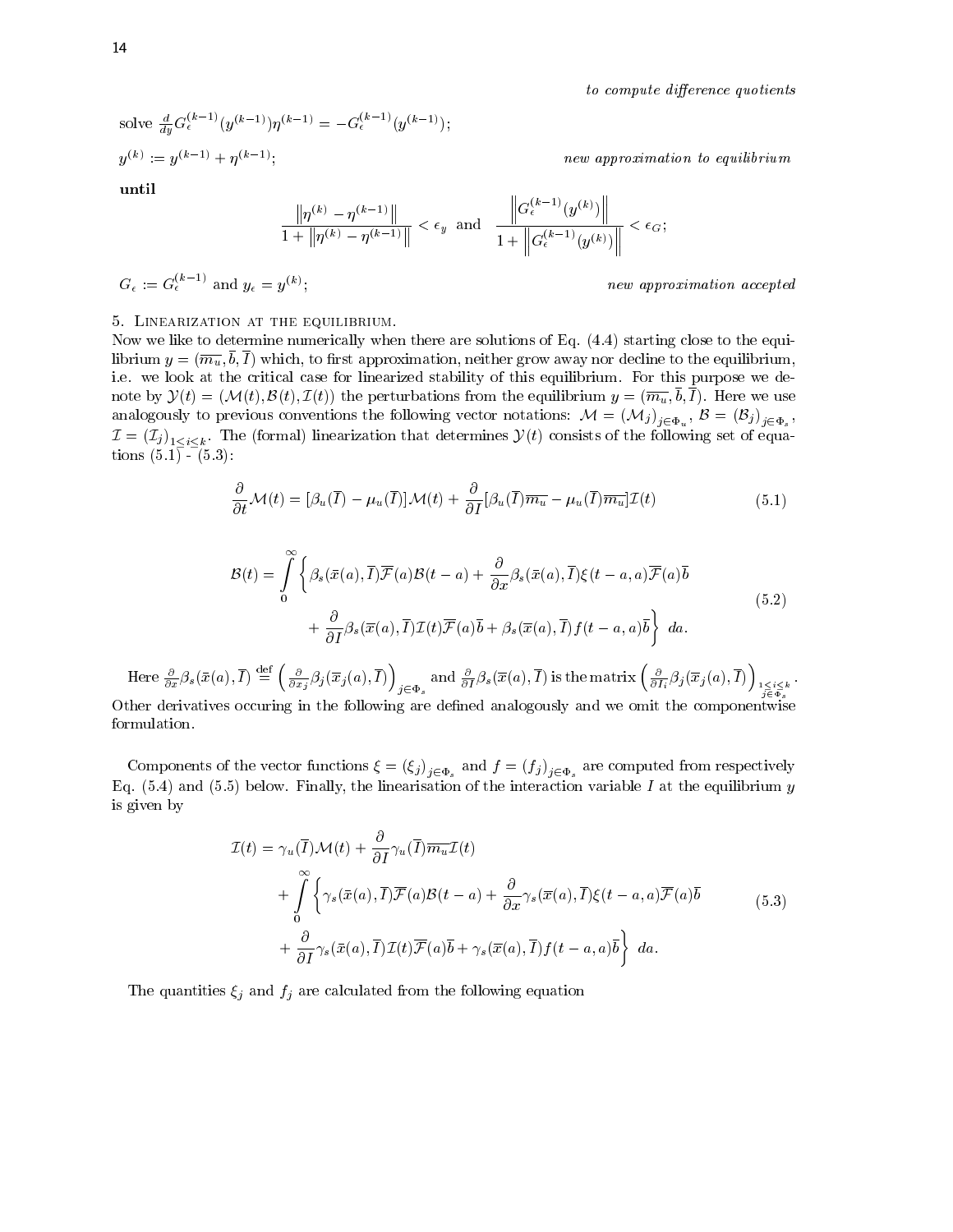## 5. Linearization at the equilibrium. 15

$$
\frac{\partial}{\partial a}\xi(t,a) = \frac{\partial}{\partial x}g_s(\overline{x}(a),\overline{I})\xi(t,a) + \frac{\partial}{\partial I}g_s(\overline{x}(a),\overline{I})\mathcal{I}(t+a),
$$
\n
$$
\xi(t,0) = 0,
$$
\n(5.4)

and

$$
\frac{\partial}{\partial a} f(t, a) = -\mu_s(\overline{x}(a), \overline{I}) f(t, a) - \frac{\partial}{\partial x} \mu_s(\overline{x}(a), \overline{I}) \xi(t, a) \overline{\mathcal{F}}(a) \n- \frac{\partial}{\partial I} \mu_s(\overline{x}(a), \overline{I}) \mathcal{I}(t + a) \overline{\mathcal{F}}(a), \nf(t, 0) = 0.
$$
\n(5.5)

## 5.1 Characteristic equation

We like to derive next, again formally, a characteristic equation determining by the position of its roots relative to the imaginary axis the local asymptotic stability of an equilibrium. To do this, we replace in Eqs. (5.1)-(5.5)  $M$ ,  $B$ ,  $I$ ,  $\xi$  and  $f$  by the trial solutions

$$
\mathcal{M}(t) = e^{\lambda t} \overline{\mathcal{M}}
$$
\n
$$
\mathcal{B}(t+a) = e^{\lambda(t+a)} \overline{\mathcal{B}}
$$
\n
$$
\mathcal{I}(t+a) = e^{\lambda(t+a)} \overline{\mathcal{I}}
$$
\n
$$
\xi(t,a) = e^{\lambda t} \overline{\xi}(a;\lambda) \overline{\mathcal{I}}
$$
\n
$$
f(t,a) = e^{\lambda t} \overline{f}(a;\lambda) \overline{\mathcal{I}},
$$

where is a complex number of the following to the following algebraic problem for  $\mathsf{v} = (\mathsf{v}_1, \mathsf{v}_2, \mathsf{v}_3, \mathsf{v}_4)$ 

$$
\overline{\mathcal{Y}} = M(\lambda)\overline{\mathcal{Y}}.
$$

The matrix  $M$  has the form

$$
M(\lambda) = \left( \begin{array}{ccc} M_{m_u, m_u}(\lambda) & 0 & M_{m_u, I}(\lambda) \\ 0 & M_{b, b}(\lambda) & M_{b, I}(\lambda) \\ M_{I, m_u}(\lambda) & M_{I, b}(\lambda) & M_{I, I}(\lambda) \end{array} \right)
$$

The different entries of  $M$  are given by

$$
M_{m_u, m_u}(\lambda) \stackrel{\text{def}}{=} \frac{1}{\lambda} [\beta_u(\overline{I}) - \mu_u(\overline{I})],
$$
  

$$
M_{m_u, I}(\lambda) \stackrel{\text{def}}{=} \frac{1}{\lambda} \frac{\partial}{\partial I} [\beta_u(\overline{I}) \overline{m_u} - \mu_u(\overline{I}) \overline{m_u}],
$$
  

$$
M_{b,b}(\lambda) \stackrel{\text{def}}{=} \int_0^\infty \beta_s(\overline{x}(a), \overline{I}) \overline{\mathcal{F}}(a) e^{-\lambda a} da
$$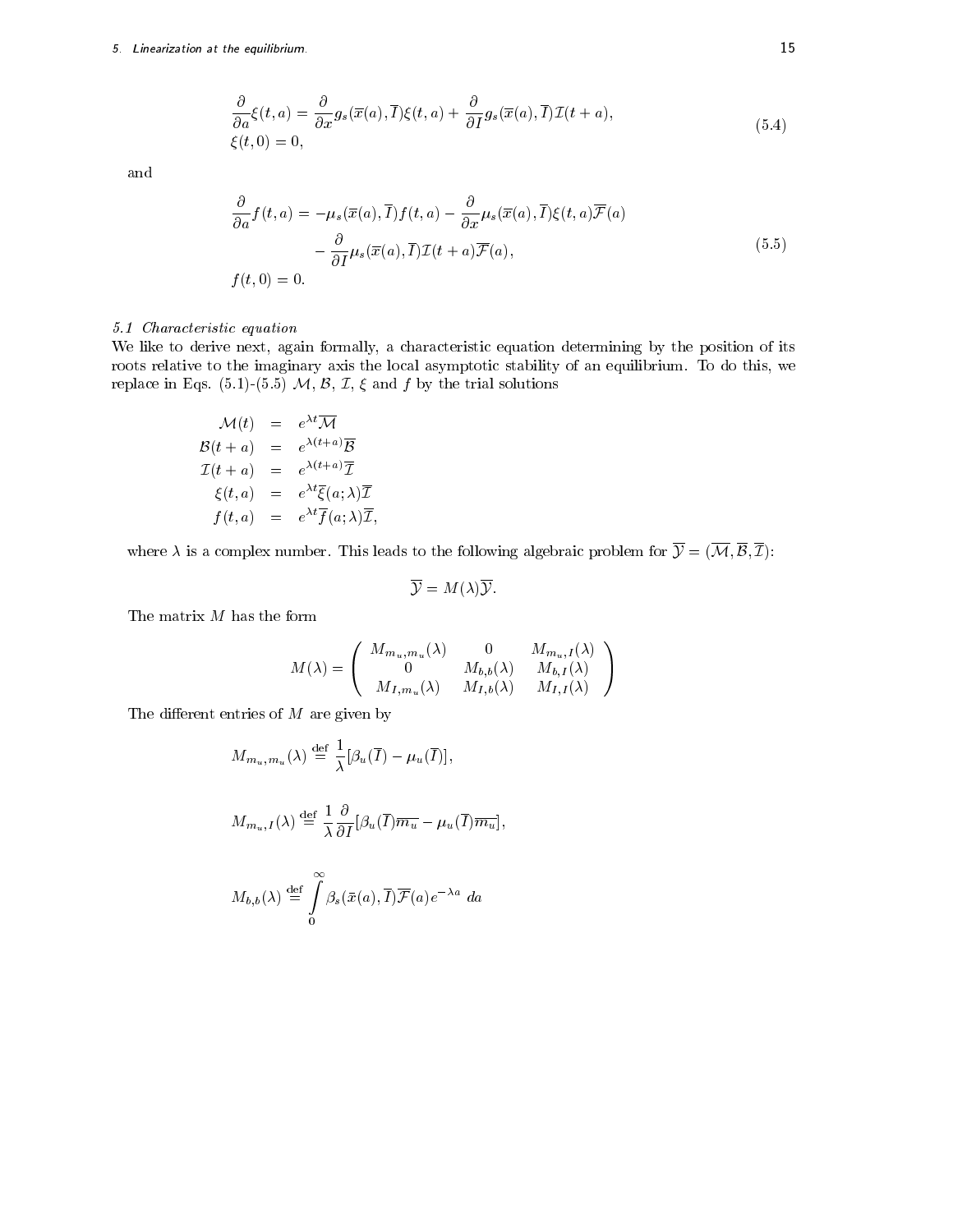$$
M_{b,I}(\lambda) \stackrel{\text{def}}{=} \int_{0}^{\infty} \left\{ \frac{\partial}{\partial x} \beta_s(\bar{x}(a), \overline{I}) \overline{\xi}(a; \lambda) e^{-\lambda a} \overline{\mathcal{F}}(a) \overline{b} \right\}
$$
  

$$
+ \frac{\partial}{\partial I} \beta_s(\bar{x}(a), \overline{I}) \overline{\mathcal{F}}(a) \overline{b} + \beta_s(\bar{x}(a), \overline{I}) e^{-\lambda a} \overline{f}(a; \lambda) \overline{b} \right\} da.
$$
  

$$
M_{I,m_u}(\lambda) \stackrel{\text{def}}{=} \gamma_u(\overline{I})
$$
  

$$
M_{I,b}(\lambda) \stackrel{\text{def}}{=} \int_{0}^{\infty} \gamma_s(\overline{x}(a), \overline{I}) \overline{\mathcal{F}}(a) e^{-\lambda a} da
$$
  

$$
M_{I,I}(\lambda) \stackrel{\text{def}}{=} \frac{\partial}{\partial I} \gamma_u(\overline{I}) \overline{m_u}
$$
  

$$
+ \int_{0}^{\infty} \left\{ \frac{\partial}{\partial x} \gamma_s(\bar{x}(a), \overline{I}) \overline{\xi}(a; \lambda) e^{-\lambda a} \overline{\mathcal{F}}(a) \overline{b} \right\}
$$

$$
+ \frac{\partial}{\partial T} \gamma_s(\bar{x}(a), \overline{I}) \overline{\mathcal{F}}(a) \overline{b} + \gamma_s(\overline{x}(a), \overline{I}) e^{-\lambda a} \overline{f}(a; \lambda) \overline{b} \bigg\} da.
$$

The matrices  $\overline{\xi}(a;\lambda) = (\overline{\xi}_{ij}(a;\lambda))_{1 \leq i \leq k \atop j \in \Phi_s}$  and  $\overline{f}(a;\lambda) = (\overline{f}_{ij}(a;\lambda))_{1 \leq i \leq k \atop j \in \Phi_s}$  have to be computed from

$$
\frac{\partial}{\partial a}\overline{\xi}(a;\lambda) = \frac{\partial}{\partial x}g_s(\overline{x}(a),\overline{I})\overline{\xi}(a;\lambda) + \frac{\partial}{\partial I}g_s(\overline{x}(a),\overline{I})e^{\lambda a} \overline{\xi}(0;\lambda) = 0,
$$
\n(5.6)

and

$$
\frac{\partial}{\partial a}\overline{f}(a;\lambda) = -\mu_s(\overline{x}(a),\overline{I})\overline{f}(a;\lambda) - \frac{\partial}{\partial x}\mu_s(\overline{x}(a),\overline{I})\overline{\xi}(a;\lambda)\overline{\mathcal{F}}(a) \n- \frac{\partial}{\partial I}\mu_s(\overline{x}(a),\overline{I})e^{\lambda a}\overline{\mathcal{F}}(a),
$$
\n(5.7)

The characteristic equation  $F(y,\lambda)$  is now defined by

$$
F(y,\lambda) \stackrel{\text{def}}{=} 0,
$$

where  $F(y, \lambda) \equiv det(M(\lambda) - Id).$ 

5.2 Finite-dimensional approximation of the characteristic equation

Analogously to the approximation G of G, we will dene an approximation F of <sup>F</sup> in the following way: Let  $M_{\epsilon}(\lambda) \equiv M(a_{\epsilon}, y, \lambda)$ , with

$$
M(a;y,\lambda) \stackrel{\text{def}}{=} \left( \begin{array}{ccc} M_{m_u,m_u}(\overline{I},\lambda) & 0 & \Phi_1(\overline{I},\lambda)\overline{m_u} \\ 0 & \Psi_1(a;\overline{I},\lambda) & \Psi_2(a;\overline{I},\lambda)\overline{b} \\ M_{I,m_u}(\overline{I},\lambda) & \Psi_3(a;\overline{I},\lambda) & \Phi_2(\overline{I})\overline{m_u} + \Psi_4(a;\overline{I},\lambda)\overline{b} \end{array} \right)
$$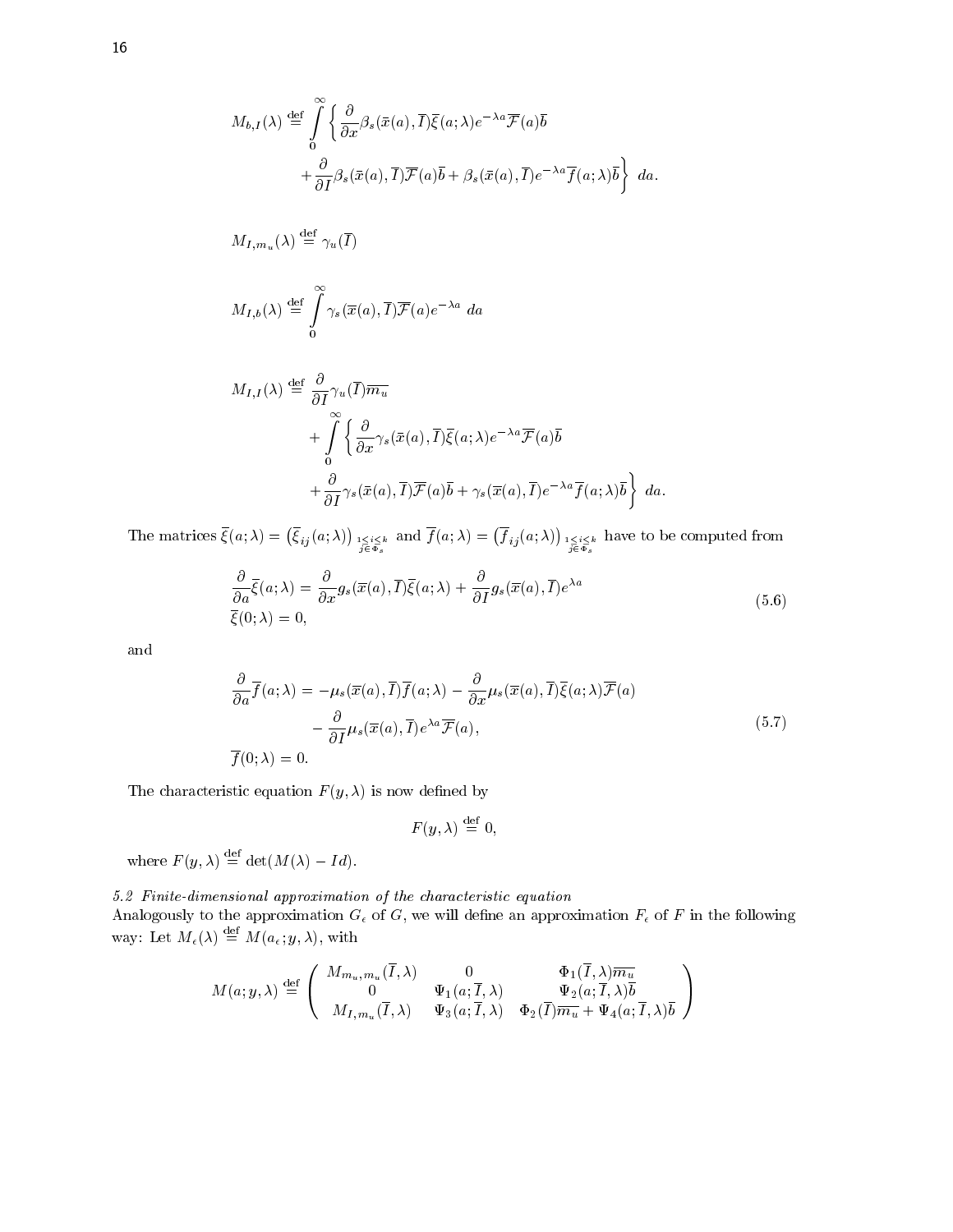## 6. Continuation of equilibria 17

Here we singled out expressions which are only dependent on  $\overline{I}$ ,  $\lambda$ , and eventually, on a. Also the explicit dependence on  $\overline{I}$  has been included in the notation of entries of M. The reason is that, like the role of  $\overline{I}$  played in algorithm 1, we will construct a system of ODE used to assemble  $F_{\epsilon}$ , which becomes autonomous if the pair  $(\overline{I},\lambda)$  is known. The  $\Phi$ 's are obviously defined by

$$
\Phi_1(\overline{I}, \lambda) \stackrel{\text{def}}{=} \frac{1}{\lambda} \frac{\partial}{\partial \overline{I}} [\beta_u(\overline{I}) - \mu_u(\overline{I})],
$$
  

$$
\Phi_2(\overline{I}) \stackrel{\text{def}}{=} \frac{\partial}{\partial I} \gamma_u(\overline{I}),
$$

and, instead of using integral representations, we decide again to calculate the age-dependent submatrices  $\Psi_1, \Psi_2, \Psi_3$ , and  $\Psi_4$  by solving the following system of ODEs:

$$
\frac{\partial}{\partial a}\psi_{1}(a;\overline{I},\lambda) = \beta_{s}(\bar{x}(a),\overline{I})\overline{\mathcal{F}}(a)e^{-\lambda a}, \n\frac{\partial}{\partial a}\psi_{2}(a;\overline{I},\lambda) = \frac{\partial}{\partial x}\beta_{s}(\bar{x}(a),\overline{I})\overline{\xi}(a;\lambda)e^{-\lambda a}\overline{\mathcal{F}}(a) \n+ \frac{\partial}{\partial I}\beta_{s}(\bar{x}(a),\overline{I})\overline{\mathcal{F}}(a) + \beta_{s}(\bar{x}(a),\overline{I})e^{-\lambda a}\overline{f}(a;\lambda), \n\frac{\partial}{\partial a}\psi_{3}(a;\overline{I},\lambda) = \gamma_{s}(\overline{x}(a),\overline{I})\overline{\mathcal{F}}(a)e^{-\lambda a}, \n\frac{\partial}{\partial a}\psi_{4}(a;\overline{I},\lambda) = \frac{\partial}{\partial x}\gamma_{s}(\bar{x}(a),\overline{I})\overline{\xi}(a;\lambda)e^{-\lambda a}\overline{\mathcal{F}}(a) \n+ \frac{\partial}{\partial I}\gamma_{s}(\bar{x}(a),\overline{I})\overline{\mathcal{F}}(a) + \gamma_{s}(\overline{x}(a),\overline{I})e^{-\lambda a}\overline{f}(a;\lambda),
$$
\n(5.8)

with initial conditions

$$
\psi_1(0) = 0,\n\psi_2(0) = 0,\n\psi_3(0) = 0,\n\psi_4(0) = 0.
$$
\n(5.9)

The finite dimensional approximation  $M_{\epsilon}$  of M is obtained by first solving Eq. (5.8) only up to a finite time  $a_{\epsilon}$ . Then the quantities  $\Psi_i$ , in M must be replaced by  $\psi_i(a_{\epsilon}; I, \lambda)$ ,  $i = 1, 2, 3, 4$ .

## 6. CONTINUATION OF EQUILIBRIA

We are now able to use the results we have established so far to describe continuation techniques and the construction of bifurcation diagrams. Bifurcation diagrams show ingeneral characteristic properties of equilibria (and other invariant sets) of dynamical systems under parameter variation, like their number, position and stability. We will describe how to compute such diagrams for the general n-species model. To do so, the dependence of the model equation on parameters must be introduced.

The red line this chapter follows is quite common in numerical continuation theory where an infinitedimensional model is analysed: First a finite-dimensional approximation of the mapping defining the invariant set has to be found. This was the theme of the previous sections. The second step is now discussed in this section: The resulting finite-dimensional mappings can be analysed by finitedimensional numerical continuation methods. Most frequently so-called predictor-corrector (PC-) methods are used. Because they are quite standard (see Allgower and Georg [1]), we only give a brief introduction to explain them in our context.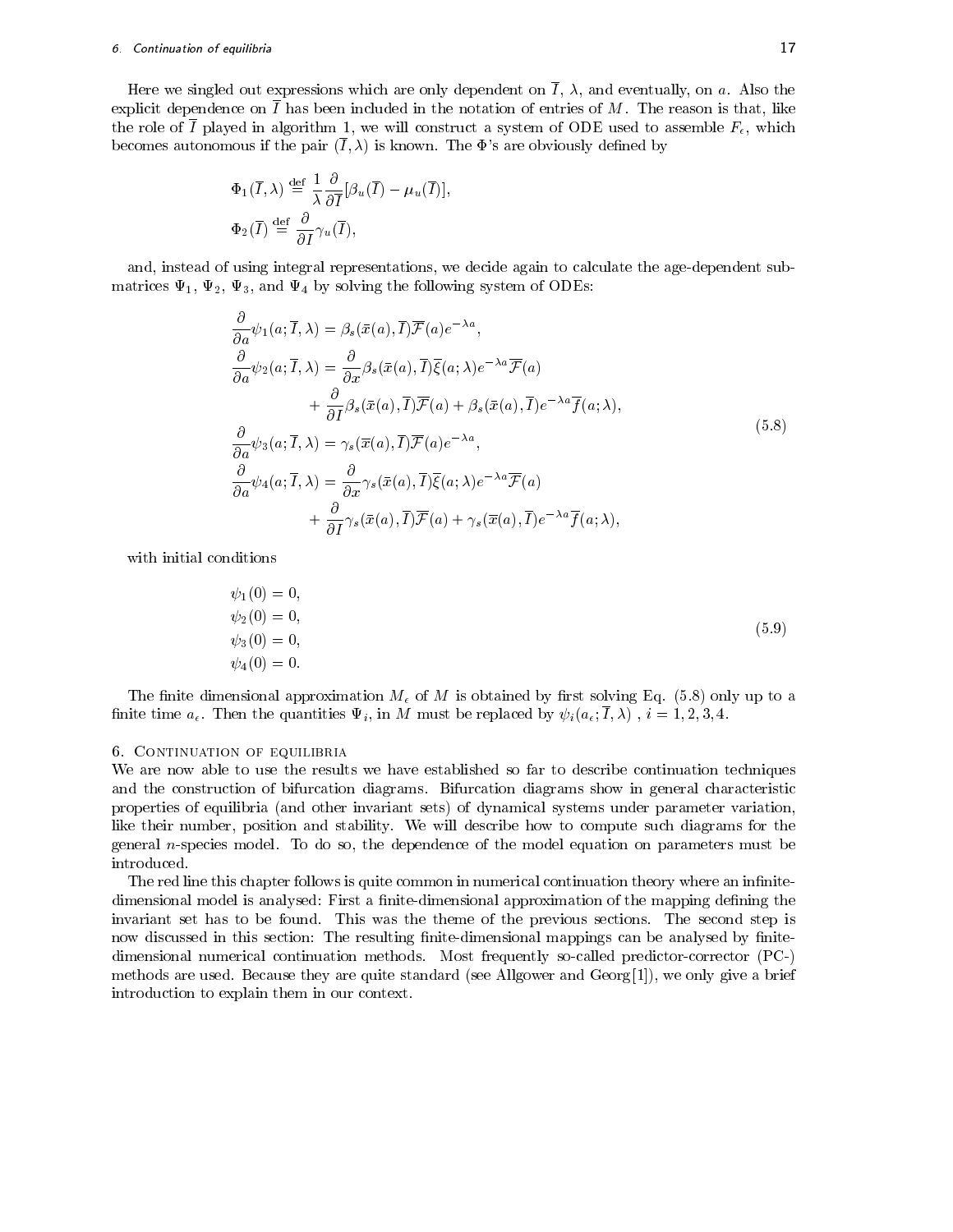6.1 One parameter continuation.

Let a parameter occurs in some or all functions constituting in some or all functions constituting Eq. (3.10), for which  $\mathbf{C}$ we like to study equilibrium behaviour under its variation. This means we fix all other parameters occuring in Eq. (3.10), and thus make the parameter space of our problem one dimensional. The parameter  $\alpha$  is also called the free parameter. As ususal in the theory of continuation, we write Eq. (4.4) in the form

$$
G(y, \alpha) = 0, \ G: \mathbf{I\!R}^{p+1} \to \mathbf{I\!R}^p. \tag{6.1}
$$

Here  $p = n + k$  is the dimension of system (4.4). Eq. (6.1) generically implicitly defines a curve  $y(s)$  (parametrized by s) in  $p + 1$ -dimensional space. We like to compute this curve and describe briefly the usual predictor-corrector method for following such curves numerically, together with some remarks concerning our special situation. We will use the finite dimensional approximation  $G_{\epsilon}$  of G. The following is a typical predictor-corrector method, adapted from Allgower and Georg [1] (page 48) which uses a tangent prediction and a Newton-like corrector. Note that algorithm 1 is heavily used by algorithm 3: Whenever, for a fixed value of  $(y, \alpha)$ , the value of  $G_{\epsilon}(y, \alpha)$  must be evaluated, algorithm 1 is used. The corrector part of algorithm 3 is a variant of algorithm 2, having a redened Newton step, accounting for the fact that the derivative  $G'(y, \alpha)$  is a non-square matrix:

Algorithm 3: (Continuation of equilibria with one free parameter)

## input

| pegin                             |                                                                     |
|-----------------------------------|---------------------------------------------------------------------|
| u such that $G_{\epsilon}(u)=0$ ; | start point on curve, with $u \stackrel{\text{def}}{=} (y, \alpha)$ |
| $h>0$ .                           | steplength with which curve is traversed                            |
| end:                              |                                                                     |
|                                   |                                                                     |

#### repeat predictor loop and the predictor loop of the predictor loop and the predictor loop of the predictor loop  $\mathbb{R}^n$

calculate  $G'_{\epsilon}(u)$  numerically;  $G'_{\epsilon}$  is the derivative of  $G_{\epsilon}$ at u, a p and the p and the p intervals of the p and the p intervals of the p intervals of the p intervals of t numerical differentiation involved, like in the computation of  $\frac{1}{du} G_{\epsilon}(y)$  in algorithm  $z$ 

compute tangent  $t(u)$ ; set  $v = u + t(u) * h$ ;

here the contract of the contract of the contract of the contract of the contract of the contract of the contract of the contract of the contract of the contract of the contract of the contract of the contract of the cont repeat corrector loop and the correct of the correct of the corrector loop and the correct of the corrector lo  $v := u - \mathbf{G}_{\epsilon}(u) \cdot \mathbf{G}_{\epsilon}(u);$  Newton step Moore-Penrose inverse used:  $A^+ \equiv A^*(AA^*)^{-1}$ , with  $\mathbf{A} = \mathbf{A} \cdot \mathbf{B}$  and  $\mathbf{A} = \mathbf{A} \cdot \mathbf{B}$  and  $\mathbf{A} = \mathbf{A} \cdot \mathbf{B}$ 

measure quality of correction; like contraction rate, distance from curve etc.

 $u := v$ ;

until convergence or quality too bad; check if step was accepted; if step was not accepted, reduce stepsize  $h$ ; if step was accepted,  $u := v$ ;

until traversing is stopped;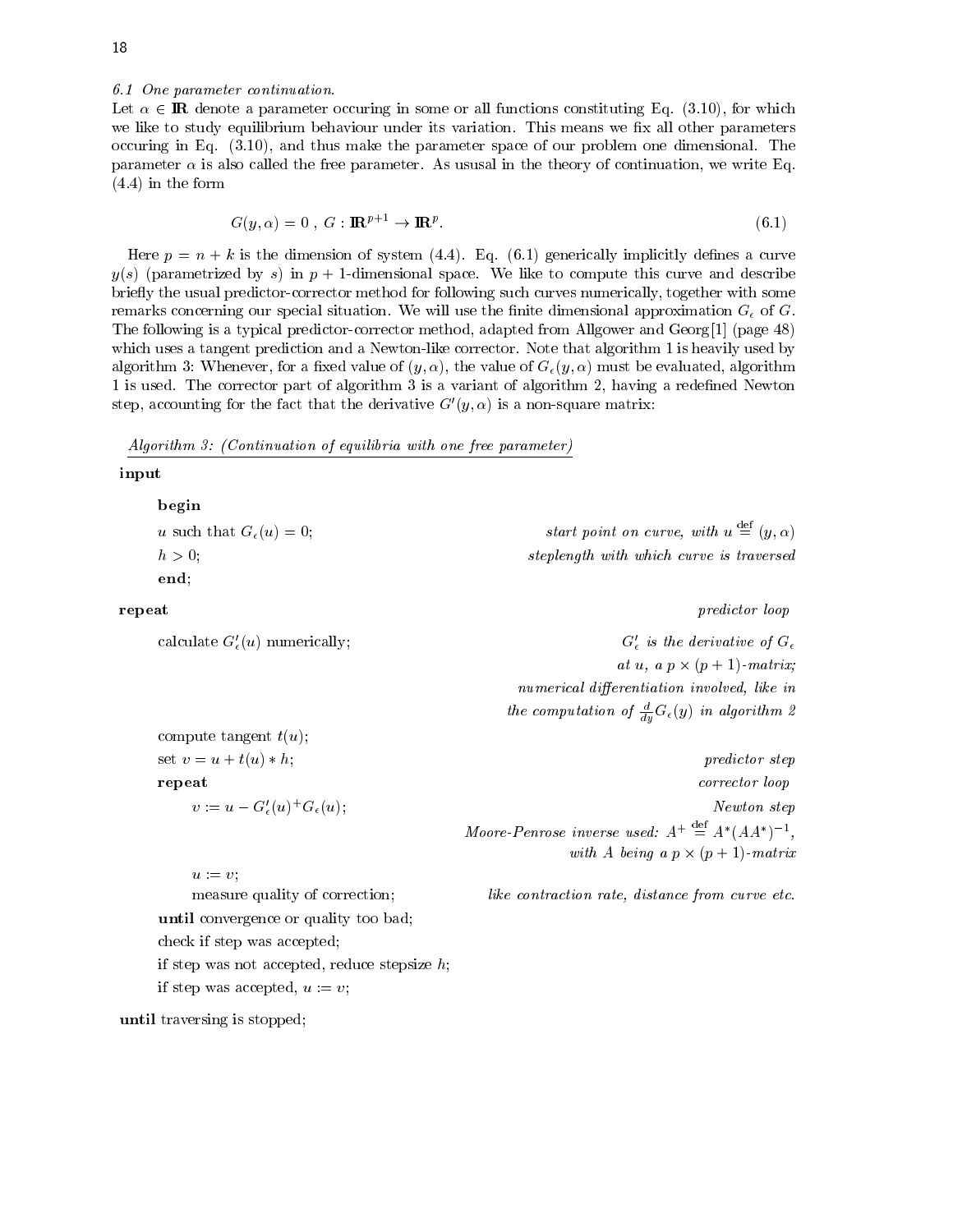## 6.2 Two parameter continuation.

In the case of 2 free parameters, our specific aim is to compute *stability boundaries* of equilibria, pro jected in two-parameter space. Define  $w = (m_u, v, I, i\omega, \alpha', \alpha')$  and  $H = (G, F)$ , where  $\alpha$  and  $\alpha$ are now the two free parameters. We can abreviate the equation

$$
G(y, \alpha^1, \alpha^2) = 0
$$
  
F(y, i\omega, \alpha^1, \alpha^2) = 0

by simply writing  $H(w) = 0$ . The approximation of H by  $(G_{\epsilon}, F_{\epsilon})$  is denoted by  $H_{\epsilon}$ . It follows that  $H_\epsilon: \mathbf{I\!R}^{F+2} \to \mathbf{I\!R}^{F+2}$  . We can again use the continuation algorithm 2 to approximate the stability boundaries, defined by the condition  $H(w) = 0$ . But in this case we must replace algorithm 1 in algorithm 3 by an analogous algorithm dealing with the computation of  $H_e(w)$ , with w being given.

$$
Algorithm 4: (Computation of He(w))
$$

input

begin

$$
a_{\epsilon} > 0;
$$
  
\n
$$
w^{(0)} = (\overline{m_u}^{(0)}, \overline{b}^{(0)}, \overline{I}^{(0)}, i\omega^{(0)}, \alpha^{1(0)}, \alpha^{2(0)});
$$
  
\n
$$
and;
$$
  
\n
$$
and;
$$
  
\n
$$
a\nu^{\text{oproximating age}}
$$
  
\n
$$
initial guess
$$

compute ages at which discontinuities occur see algorithm 1

a:=0; start agency  $\mathbf{d}$ 

## **repeat** integration along characteristic

integrate system (4.2), (4.3), (4.5) with given  $\overline{I}$  and in parallel system (5.6), (5.7),(5.8) with given  $\overline{I}$  and  $\lambda$  from age a on

stop eventually at discontinuities; see algorithm 1

until  $a = a_{\epsilon}$ ;

define  $n_0 = r_0(a_\epsilon)$  and  $\sigma^2 = \sigma^2(a_\epsilon)$ ;

define  $\Psi_i = \psi(a_\epsilon, \overline{I}, i\omega), i = 1, 2, 3, 4;$ 

assemble with these quantities  $H_{\epsilon}(w)$ ;

evaluate  $H_{\epsilon}(w)$ ;

Secondly,  $G_{\epsilon}$  in algorithm 3 has obviously to be replaced by  $H_{\epsilon}$  everywhere. The projections of the stability boundaries linto the  $(\alpha^*,\alpha^-)$ -plane divide generically the plane into subregions with parameter constellations for which a given equilibrium is either locally asymptotically stable or unstable.

**Remark:** A problem of algorithms 2 and 3 is to find a first point on the respective curves. This is discussed in Kirkilionis et al. [8] while considering some continuation strategies.

## 7. Discussion.

The aim of this paper is twofold. It contains a framework for formulating PSPMs and also establishes a method how to investigate PSPMs by means of numerical continuation techniques. We discuss both aspects in the following.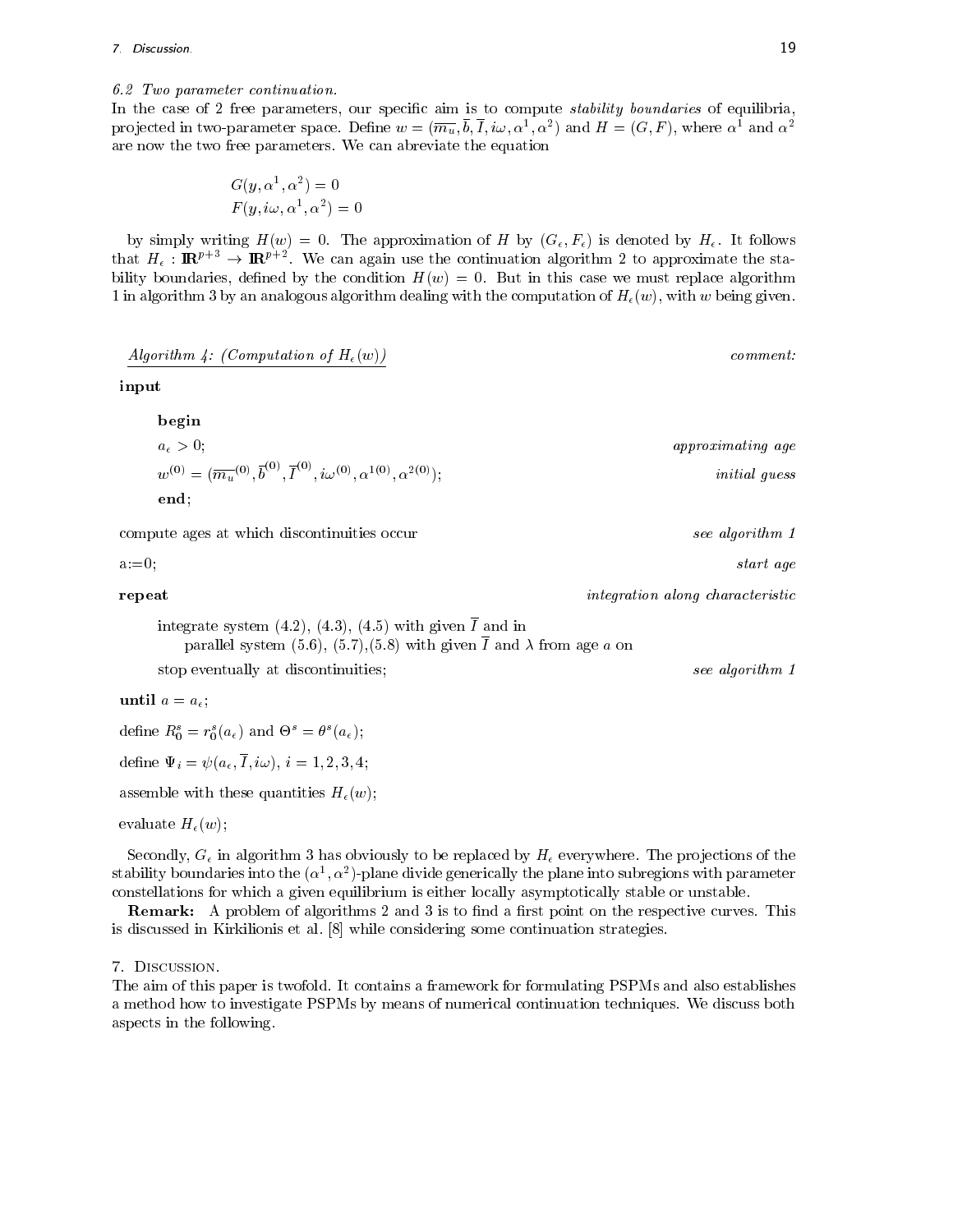#### 7.1 Relation to other modeling approaches

The important step in the model formulation was the introduction of environmental interaction variables. These describe either internal feedback (like cannibalism) or external feedback (like a preypredator relationship). Their introduction allows a separation of two phases in modeling, first the formulations of individual and population behaviour with given interaction variables (making the models linear) and then combining the submodels via the interaction variables (which makes them in general nonlinear). We think that in practice the formulation of feedback mechanisms and the formulation of submodels cannot be really separated, but it may be an iterative, hopefully convergent procedure.

What is the relationship with other formulations of PSPMs? As already noted in the begining of section 3, our formulation can be interpreted as a generalisation of the age-structured model formulated by Webb [18] in its integral form after integration along characteristics. In Diekmann et al.[2], a linear model for a PSPM has been proposed, together with some analysis concerning the existence of solutions and their stability under constant environmental conditions. It is also possible to transform our setting into this framework, and we describe this transformation briefly, and only on the individual level for comparison. The approach in Diekmann et al.[2] uses two essential ingredients: First the reproduction *kernel*  $\Lambda$  given by

> $\Lambda(t, y)(A) =$  the expected number of children, with relative birth coordinates in  $A$ , of an individual which at time  $t$  has state  $y$ .

 $\mathbf{1} = \mathbf{1} \cdot \mathbf{1}$  , with  $\mathbf{1} = \mathbf{1} \cdot \mathbf{1}$  is the i-state space space space space space space space space space space space space space space space space space space space space space space space space space s expected number of the product produced in the time intervalled intervalled  $\mathcal{F}_{t}$  with state-at-birth in the time in the stateword 'relative' means that time is measured from t on.

The second ingredient is the *development and survival probability u* given by

 $u(t, y; s)(\omega) =$  probability that an individual which has state y at time t is alive s time units later and then has a state in  $\omega$ .

The relationships with our model based on the rates  $\beta$ ,  $\mu$  and g are as follows. We again skip species indices because we are looking at a single population and make the following assumptions and definitions:

- (a) The environmental interaction variable I in the linear autonomous case must be constant. We denote by  $\overline{I}$  this constant value.
- (b) The model we considered in this paper deals with relative time, the time-at-birth from which on each individual is traced. We now denote the time-at-birth by t instead of t. Let  $t \geq t$  such that  $x(t, t-t) = y$ , where  $x(t, a)$ ,  $a = t - t > 0$ , is computed from Eq. (3.1).

Then, for A = [0; s) !,

$$
\Lambda(t,y)(A) \stackrel{\text{def}}{=} \delta_{x_0} \int\limits_0^s \beta(x(t',(t+\sigma)-t'),\overline{I}) \mathcal{F}(t',(t+\sigma)-t')\ d\sigma,
$$

and

$$
u(t,y;s)(\omega) \stackrel{\text{def}}{=} \delta_{x(t',(t+s)-t')} \mathcal{F}(t',(t+s)-t').
$$

The symbol  $\omega$  and  $\omega$  at  $\omega$  at  $\omega$  at  $\omega$  at  $\omega$  2  $\omega$  2  $\omega$  2  $\omega$  2  $\omega$  2  $\omega$  2  $\omega$  2  $\omega$  2  $\omega$  2  $\omega$  2  $\omega$  2  $\omega$  2  $\omega$  2  $\omega$  2  $\omega$  2  $\omega$  2  $\omega$  2  $\omega$  2  $\omega$  2  $\omega$  2  $\omega$  2  $\omega$  2  $\omega$  2  $\omega$  2  $\$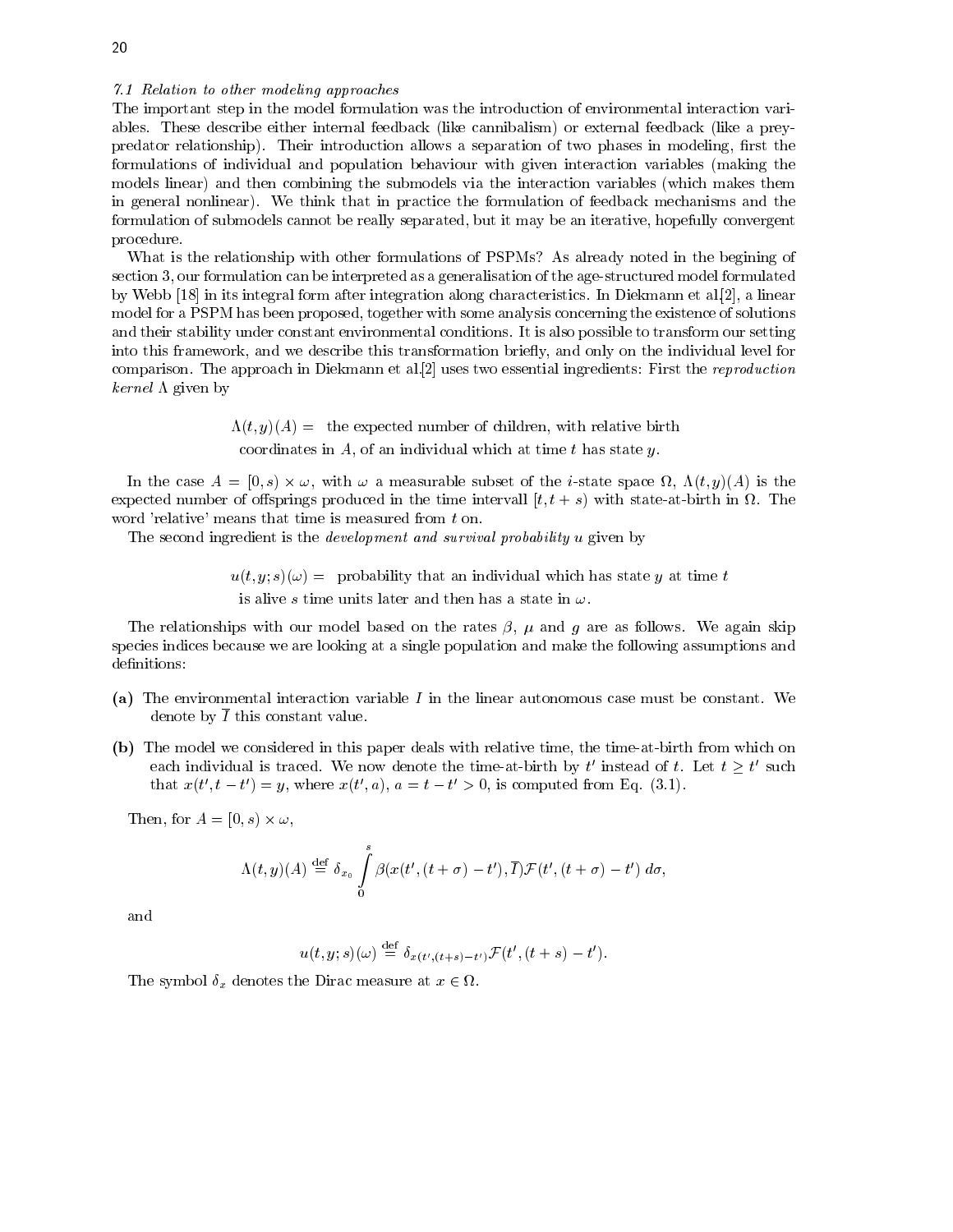## 7.2 Numerical continuation

In this paper we presented a technique to follow equilibria of PSPMs while varying one (free) parameter and also to compute their stability boundaries in two-parameter space (two free parameters). The following questions naturally arise and must be answered in the future:

- How can we detect branching points, i.e. points where the parametrized curve we follow is intersecting other branches? Can we compute branching points accurately, given the fact that  $G$ is a finite-dimensional approximation of an infinite-dimensional problem? For practical purposes we must also be able to switch branches at these points. This will be discussed in Kirkilionis et al. [8].
- There are two generic codim 1 bifurcations, the fold- and the Hopf-bifurcation. Usually one traces them along a curve of equilibria  $x(s)$  (s being the parametrization) satisfying  $G(x(s), \alpha(s)) = 0$ by looking at sign-switches of the functionals

$$
\Psi_{fold} = \det \left( \frac{\partial G(x, \alpha)}{\partial x} \right)
$$

which detects fold-points, and

$$
\Psi_{Hopf}=\det\left(2\frac{\partial G(x,\alpha)}{\partial x}\odot I\right),
$$

detecting Hopf-points, where ' $\odot$ ' is the so-called 'bialternate' product, see Kuznetsov [11]. After detection, one has to check certain nondegeneracy conditions to be sure that a bifurcation actually occurs. The question is now if a similar way of tracing bifurcation points is possible in our context?

## 7.3 Final remarks

We have so far not provided a rigid convergence proof and error estimates. But in Kirkilionis et al. [8] we will treat some examples and test the numerical stability of the algorithm we proposed. Also some details of the numerical implementation are provided there, see also Kirkilionis [9]. Finally, we express our hope that in the future numerical approaches, like the one presented here, will enhance our understanding of phenomena resulting from individual differences in populations.

Acknowledgement: We like to thank Hans Metz, Mats Gyllenberg and Horst Thieme for inspiration and advise.

## **REFERENCES**

- 1. Allgower, E. L. and K. Georg, Numerical continuation methods An Introduction. Springer Series in Computational Mathematics 13. Springer-Verlag, Berlin Heidelberg New York, 1990.
- 2. Diekmann, O., M. Gyllenberg, J. A. J. Metz and H. R. Thieme, On the formulation and analysis of general deterministic structured population models. I. Linear theory. CWI-Report AM-R9607, 1996.
- 3. Gurtin, M. E. and R. C. MacCamy, Non-linear age-dependent population dynamics. Arch. Rat. Mech. Anal., Vol. 54, p. 281-300 (1974)
- 4. Goudriaan, J., Boxcartrain methods for modelling of ageing, development, delays and dispersion. In: J. A. J. Metz and O. Diekmann (eds), The dynamics of physiologically structured populations. LNB 68. Springer-Verlag, Berlin Heidelberg New York, 1980.